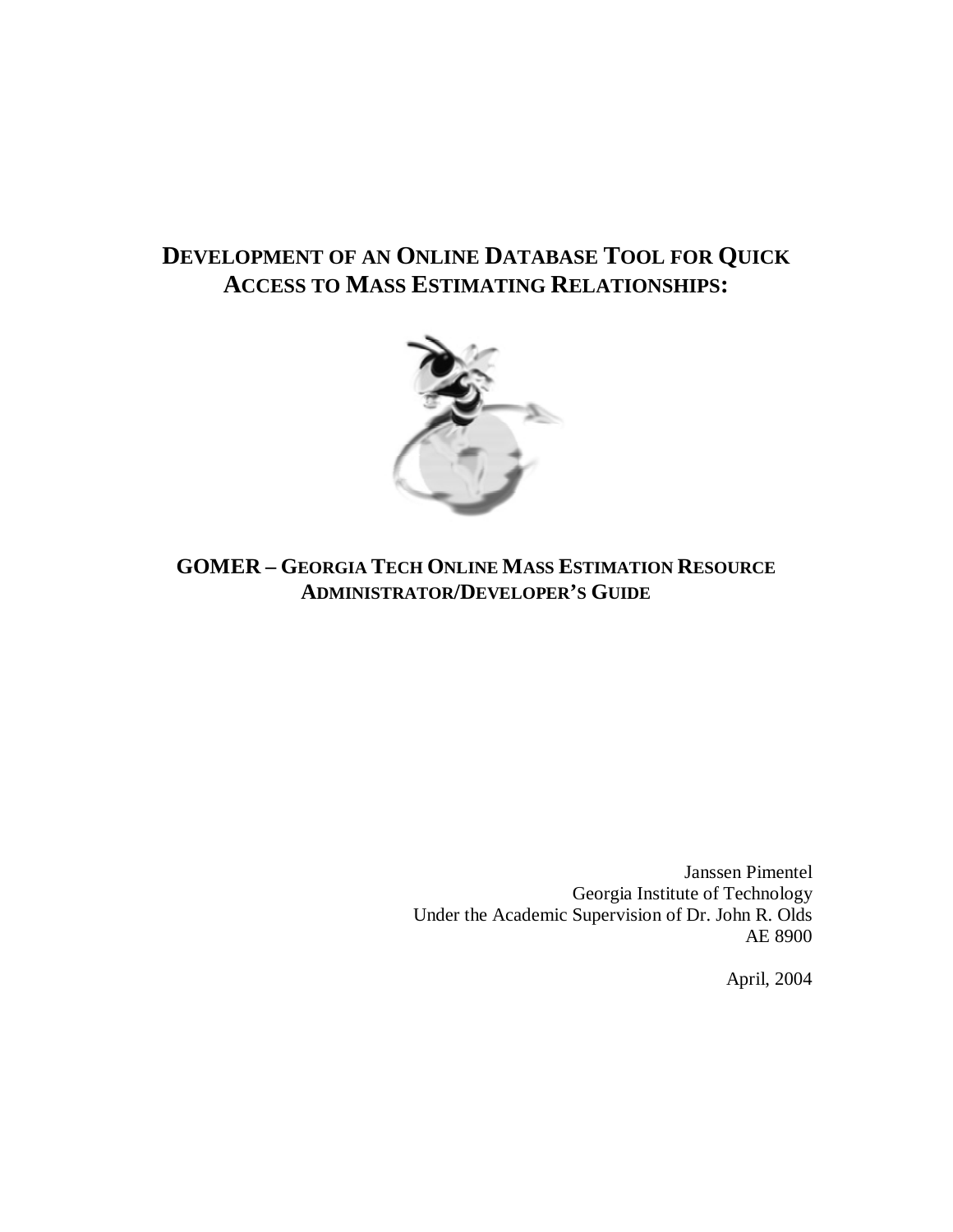# **TABLE OF CONTENTS**

| 1.0 |           | Overview                                                                       |  |
|-----|-----------|--------------------------------------------------------------------------------|--|
|     | 1.1       | Mass Estimating Relationships (MERs) [11] Mass Estimating Relationships (MERs) |  |
| 2.0 | Databases |                                                                                |  |
|     |           |                                                                                |  |
|     |           |                                                                                |  |
|     |           |                                                                                |  |
| 3.0 |           | <b>MySQL DBMS</b>                                                              |  |
|     |           |                                                                                |  |
|     |           |                                                                                |  |
|     |           | 4.0 PHP scripting language                                                     |  |
|     |           |                                                                                |  |
|     |           |                                                                                |  |
| 5.0 |           | <b>GOMER</b> database structure                                                |  |
|     | 5.1       |                                                                                |  |
|     |           | 5.1.1                                                                          |  |
|     |           | 5.1.2                                                                          |  |
|     |           | 5.1.3                                                                          |  |
|     |           | 5.1.4                                                                          |  |
|     |           | 5.1.5                                                                          |  |
|     |           | 5.1.6                                                                          |  |
|     |           | 5.1.7                                                                          |  |
|     |           | 5.1.8                                                                          |  |
| 6.0 |           | Adding an MER to the GOMER database                                            |  |
|     |           |                                                                                |  |
|     |           |                                                                                |  |
|     |           |                                                                                |  |
|     |           |                                                                                |  |
| 7.0 |           |                                                                                |  |
| 8.0 | Appendix  |                                                                                |  |
|     |           |                                                                                |  |
|     |           |                                                                                |  |
|     |           |                                                                                |  |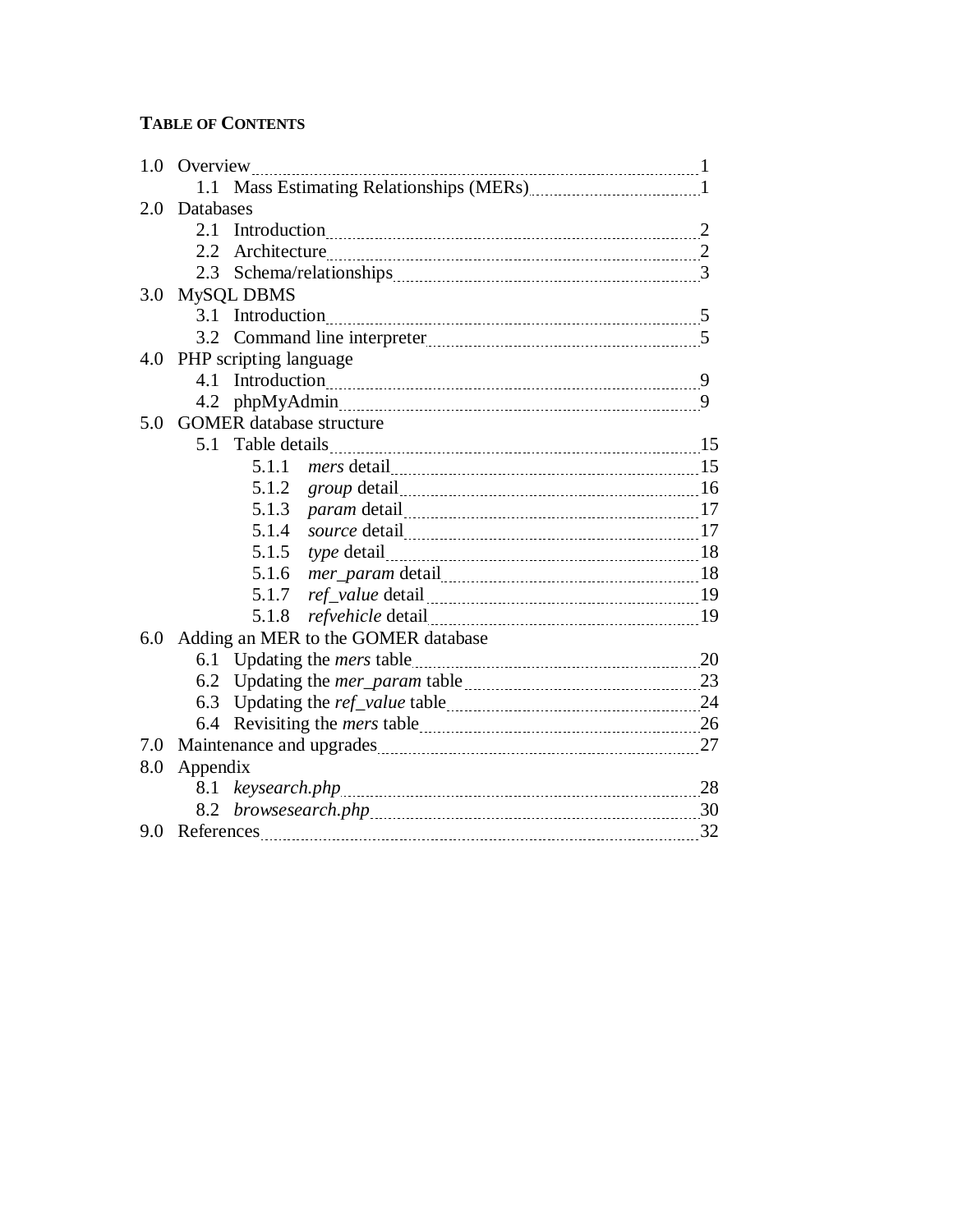# **ABSTRACT**

This document describes the methods and approach used in the development of an online database tool used for quick access to mass estimating relationships. The resulting tool is GOMER – Georgia Tech Online Mass Estimating Resource. This tool utilizes a typical three-tier database architecture employed by many web database applications. A unique relationship scheme was used to preserve the complex relationships found in the data sets. This scheme allows the user to search through the database using a variety of methods, while returning a list of results that can be examined in further detail. MySQL and PHP were used extensively throughout in the creation and implementation of the GOMER database.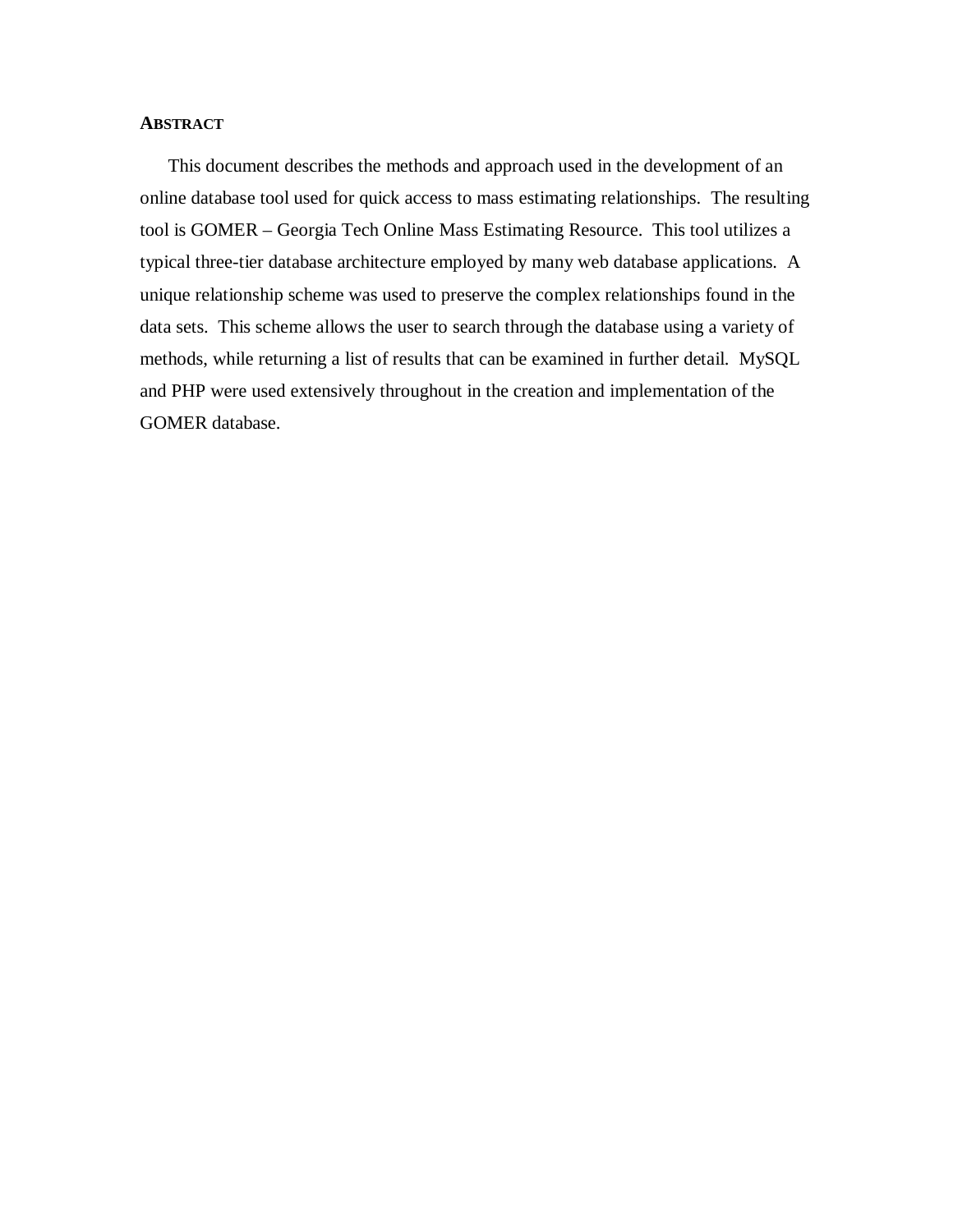### **1.0 - OVERVIEW**

The objective for this project is to have an easily-accessible reference tool when performing a preliminary sizing analysis of a conceptual-level vehicle design. Though there has already been an effort to compile mass estimating relationships (MERs) for reusable launch vehicles (RLVs) into one downloadable volume, it was felt that placing this information in a more intuitive, dynamic online format would be more beneficial. As such, the previously mentioned MER information was compiled into an online database from which a user can search for equations, compare the relationship's predicted values to reference values, and submit MERs for inclusion into the database.

#### **1.1 - MASS ESTIMATING RELATIONSHIPS (MERS)**

Mass estimation relationships, or MERs, are commonly used to size aerospace vehicles in preliminary or conceptual design. These equations are typically parametric in nature, usually with the equation parameters defining certain vehicle design properties. It should also be mentioned that most MERs are regression fits based on limited data. In addition, not all the MERs for a certain weight group necessarily agree with each other due to the different data points and regression analysis with which each reference source author used to derive the relations. However, for conceptual design, MERs have the advantage in that they are quick and easy ways to determine the vehicle's size with a relatively sufficient degree of accuracy.

#### **1.2 - GOMER**

GOMER, or Georgia Tech Online Mass Estimation Resource, is a web application tool used to search for vehicle MERs. These MERs were obtained from a previous Master's project and transferred to a database format. This is advantageous in that the data in the database can be accessed by multiple users simultaneously. Another benefit to having a dynamic database is the relative ease with which search queries are performed.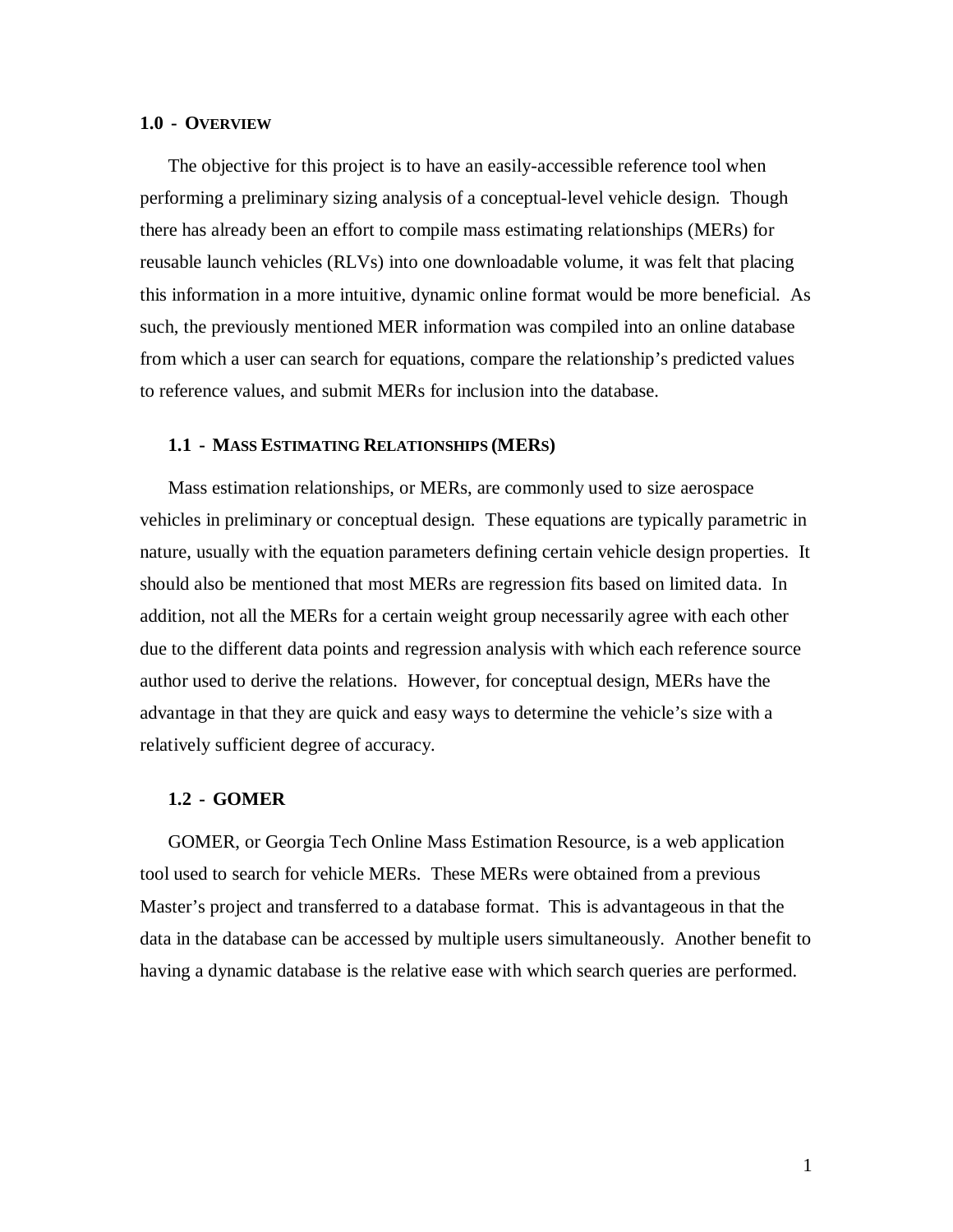# **2.0 - DATABASES**

#### **2.1 - INTRODUCTION**

A database can be defined as a collection of related data. In this case, the data in the database are the actual equations, as well as other related information. (The relationships between data inside the database will be discussed in more detail in a later section). As with most databases, a typical three tier architecture was employed for this project.

# **2.2 - ARCHITECTURE**

Like most typical web database applications, GOMER uses a three-tier architecture. The three-tier architecture consists of the database tier, the middle tier, and the client tier. The database tier contains the database itself and the database management system (DBMS) used in the handling and upkeep of the database. The middle tier contains the webserver and any scripts used to communicate between the browser and the database. The upper tier is the client tier, which accesses the database through the webserver and scripts in the middle tier. This architecture is presented in the figure below.



**Figure 2-1:** A simple representation of the three-tier architecture used in web database applications like GOMER.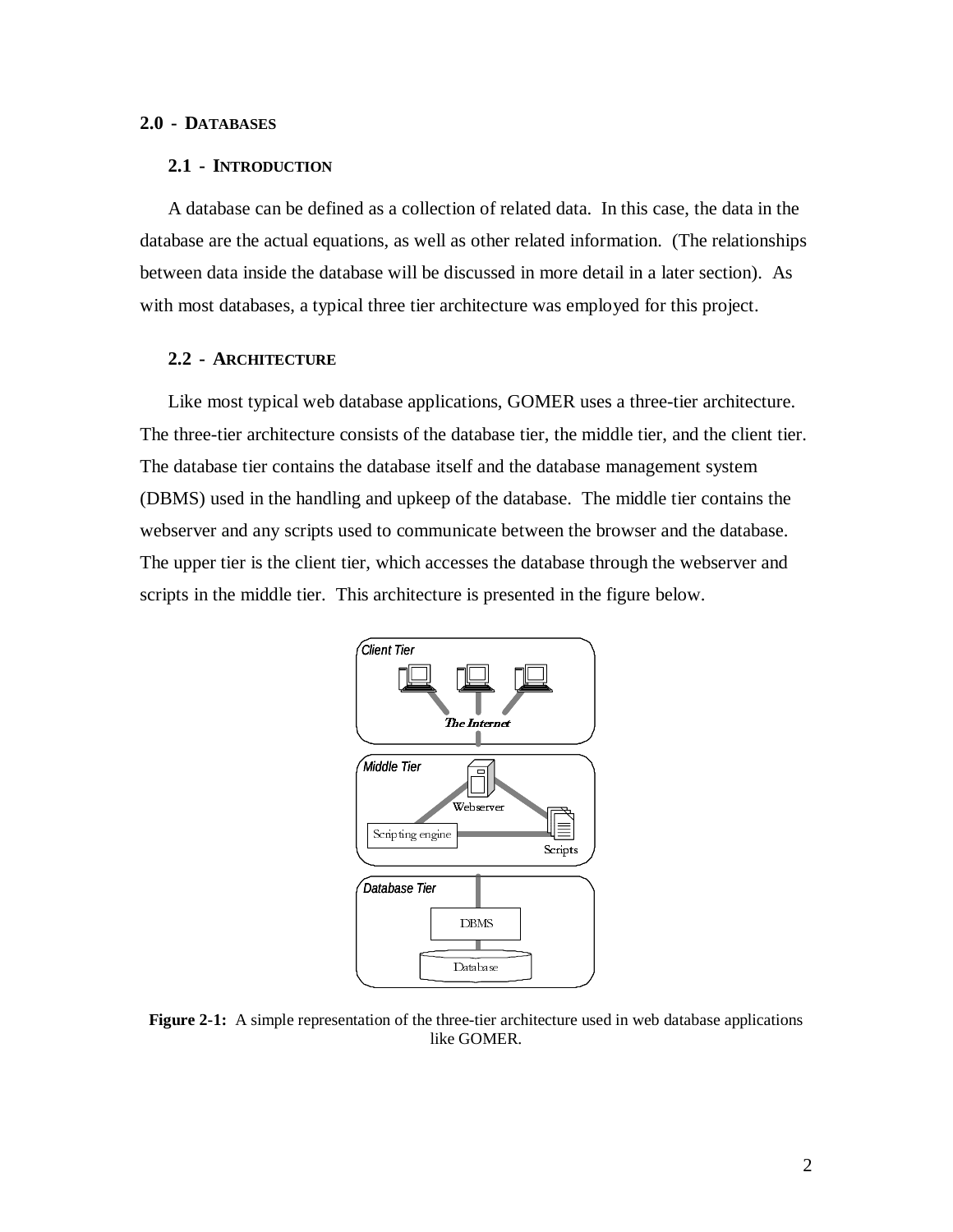In the simple representation depicted in the figure, a user retrieves information from the database through the internet. In reality, the client uses the hypertext transfer protocol (HTTP) to carry a request from the user's browser to the webserver. Scripts on the webserver translate the user's request into an interpreter language that can be understood by the DBMS, which then queries the database. Results are passed back to the DBMS, is translated into a browser-readable format by the scripting language, which is then parsed and viewed by the user on the web browser.

Even with a simplified architecture model, one can appreciate the complexity of the relationship between each tier. This is compounded even more with the number of scripts that must be run, and made even more difficult as the size and complexity of the database increases. However, the intricacy of this process can be reduced significantly by taking the time at the beginning to outline a proper database relationship scheme.

# **2.3 - RELATIONSHIP SCHEMA**

The GOMER database consists of basically 3 different elements: the equations themselves, the parameters used in the equations, and the references associated with those equations. Those three elements are interrelated, as each reference source produces a set of equations which have their own unique set of parameters. Not all parameters are unique to a specific equation, however; some are common to all equations. Moreover, these common parameters also exist in multiple reference sources. Graphically, the relationship between these three elements is depicted in the following figure.



**Figure 2-2:** Simplified representation of GOMER database element relationships.

However, this is still a fairly basic representation of the problem. A better relationship schema which best captures the intricacies of relationships between various elements in the database (albeit one that is more complicated) is shown below: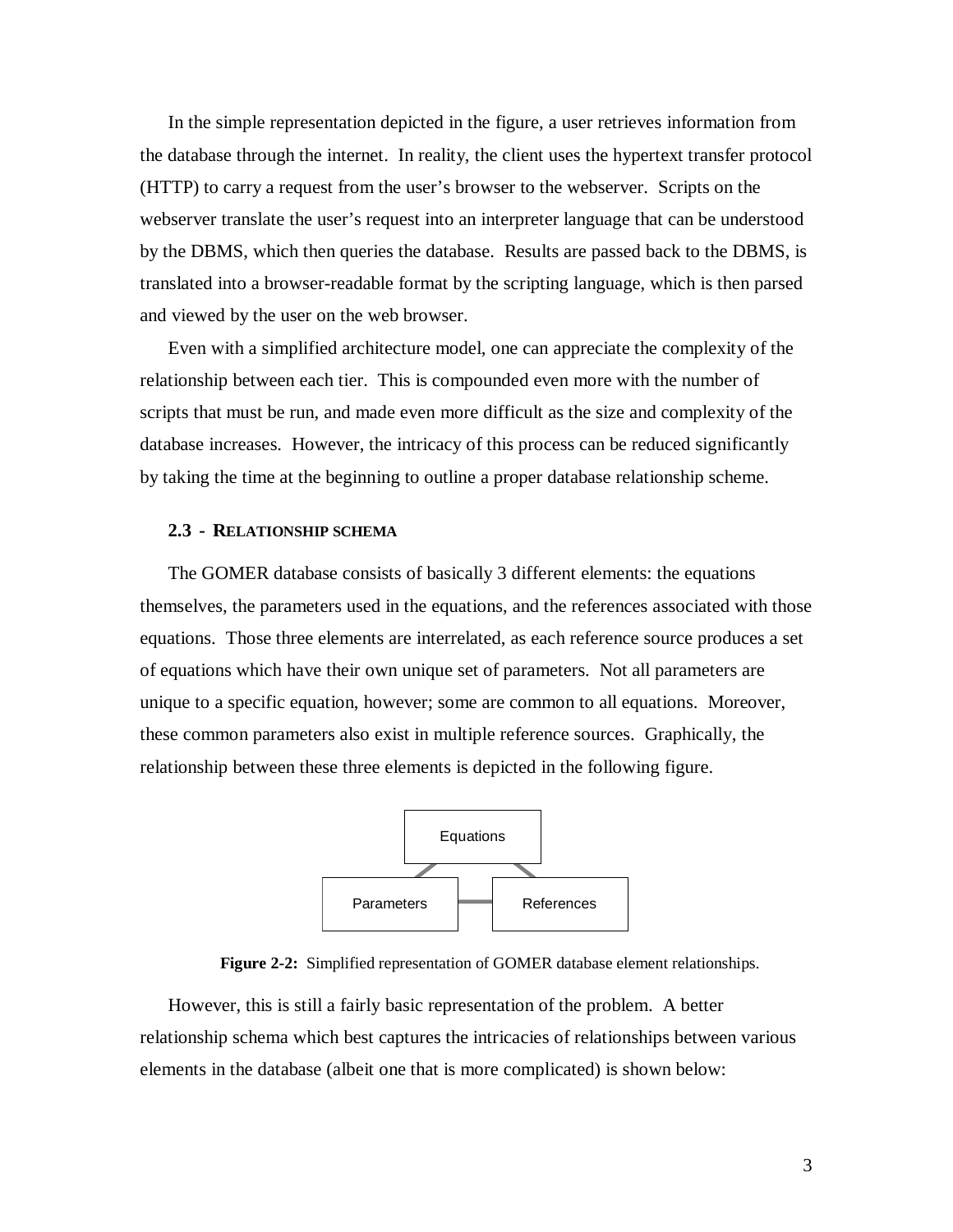

Figure 2-3: A better schema that captures interrelationships between elements.

With this scheme, one can easily identify the interdependency of one element on another. For instance, *equations* are composed of a certain set of *parameters*. Specific *equations* belong to a certain weight *group*, and are applicable to a certain *type* of vehicle. (The term "group" in this project refers to a weight group as defined by a weight breakdown structure, and "type" refers to a specific vehicle type—i.e., RLV, etc.) Each weight *group* contains a list of group-specific *parameters*, as well as common *parameters* and unique equation-specific *parameters*. Many of the *equations* are associated with multiple vehicle *types*. Many *parameters* are only associated with select *groups* (and not others), while applicable to a particular set of vehicle *types* (through the *equations)*... and so on and so forth. This is already a fairly heady example, and yet a third of the database elements have not yet been introduced into the fray. Not surprisingly, multiple iterations on this schema took place before the one used in GOMER was finalized.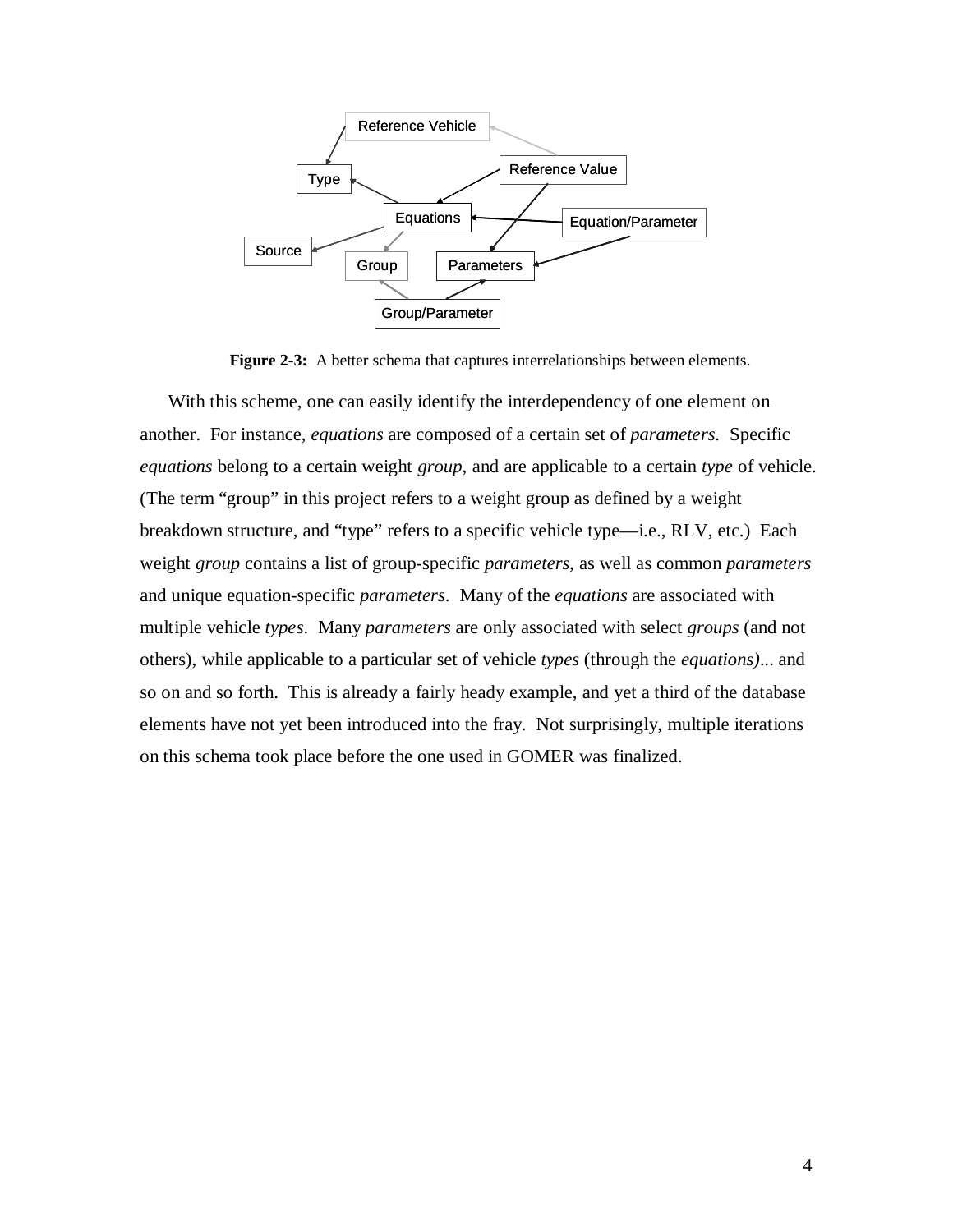# **3.0 - MYSQL DBMS**

#### **3.1 - INTRODUCTION**

Once the relationship schema was established, the next step was the actual creation of the database to be used in the project. There are multiple approaches to doing so; various DBMSs exist upon which GOMER could be based on. In the end, the MySQL DBMS was chosen due to the advantages it held over other systems:

- It is arguably the most popular DBMS used today. As such, there is a large development community dedicated to improving this system.
- It is relatively easy to learn over other systems.
- It is comes prepackaged with Mac OS X.
- It is free.

The first bullet clearly shows the strength of using such a popular system: it most likely won't die anytime soon, and there are plenty of resources available for help if it were needed. The advantage held by the third bullet was not particularly applicable for this project, as the version of OS X installed on the server on which GOMER resides did not have MySQL preinstalled and thus had to be manually installed. However, if and when the server does get upgraded to the next version of X, it can be assured that the database and its functionality will survive. Lastly, the final bullet is worth noting, if for nothing more than simple amusement.

#### **3.2 - COMMAND LINE INTERPRETER**

MySQL is normally accessed via the command line interpreter. A short example on how to use this interpreter to create and populate tables is described below. For further information on how to use the command line to create and manage databases, O'Reilly's "Web Database Applications with PHP and MySQL" is recommended reading. At this point, any text formatted like the following should be taken as a command line input to be typed in by the user: command

To begin with, the user must log onto the system. Using an SSH client such as SecureCRT, log onto *ssdl20.ae.gatech.edu* using the *ssdl* username. Enter the password when prompted. Once logged on, the screen should show the following: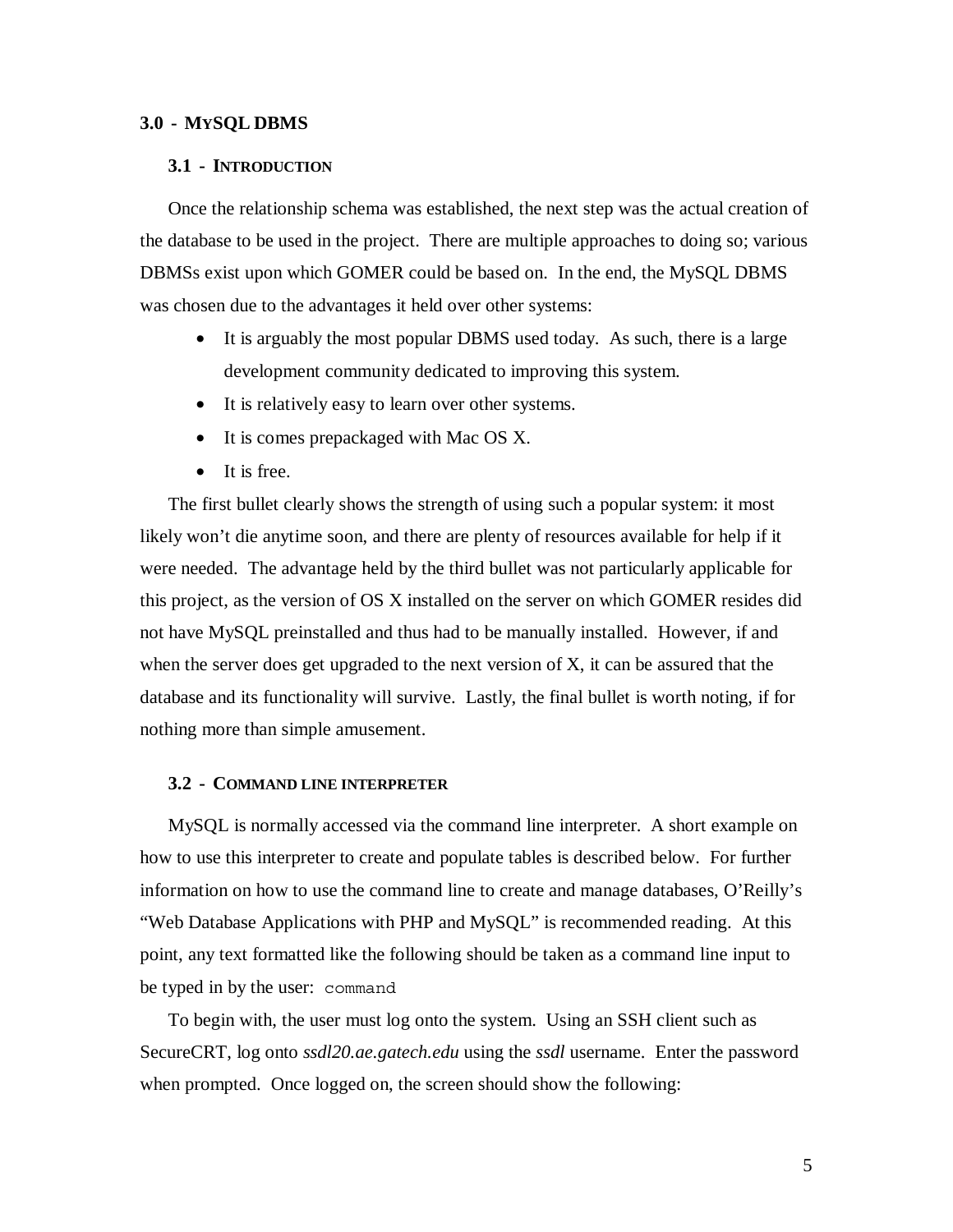| ssdl20 - SecureCRT<br>l. S           |                                                          |       | $ \Box$ $\times$ |
|--------------------------------------|----------------------------------------------------------|-------|------------------|
|                                      | File Edit View Options Transfer Script Tools Window Help |       |                  |
|                                      | 相对海河(中国 Q   5 5 4   6 26 1   ?   2                       |       |                  |
| Welcome to Darwin!<br>bash-2,05a\$ ▌ |                                                          |       |                  |
|                                      |                                                          |       |                  |
|                                      |                                                          |       |                  |
|                                      |                                                          |       |                  |
|                                      |                                                          |       |                  |
|                                      |                                                          |       |                  |
|                                      |                                                          |       |                  |
|                                      |                                                          |       |                  |
|                                      |                                                          |       |                  |
|                                      |                                                          |       |                  |
| Ready                                | ssh1: 3DES                                               | 2, 13 |                  |

**Figure 3-1:** User *ssdl* logged onto host *ssdl20.ae.gatech.edu*.

To access the MySQL command line interpreter, type in the following at the prompt: mysql –u merdb –p merdb

It will ask for the password, which is "*merdb"* (without the quotes). The window should now be something like this:

| SecureCRT                                                                                                                                                                                                                                                                         | $ \Box$ $\times$ |
|-----------------------------------------------------------------------------------------------------------------------------------------------------------------------------------------------------------------------------------------------------------------------------------|------------------|
| File Edit View Options Transfer Script Tools Window Help                                                                                                                                                                                                                          |                  |
| 相对语词 19   19   19   4   4   5   5   6   6   26   1   7   2   5                                                                                                                                                                                                                    |                  |
| Welcome to Darwin!<br>bash-2.05a\$ mysql −u merdb −p merdb<br>Enter password:<br>Reading table information for completion of table and column names<br>You can turn off this feature to get a quicker startup with −A<br>Welcome to the MySQL monitor. Commands end with ; or \g. |                  |
| Your MySQL connection id is 1612 to server version: 4.0.18-standard                                                                                                                                                                                                               |                  |
| Type 'help;' or '\h' for help. Type '\c' to clear the buffer.                                                                                                                                                                                                                     |                  |
| ∣mysql> ∎                                                                                                                                                                                                                                                                         |                  |
| 12, 8    18 Rows, 82 Cols    VT100<br>Ready<br>ssh1: 3DES                                                                                                                                                                                                                         |                  |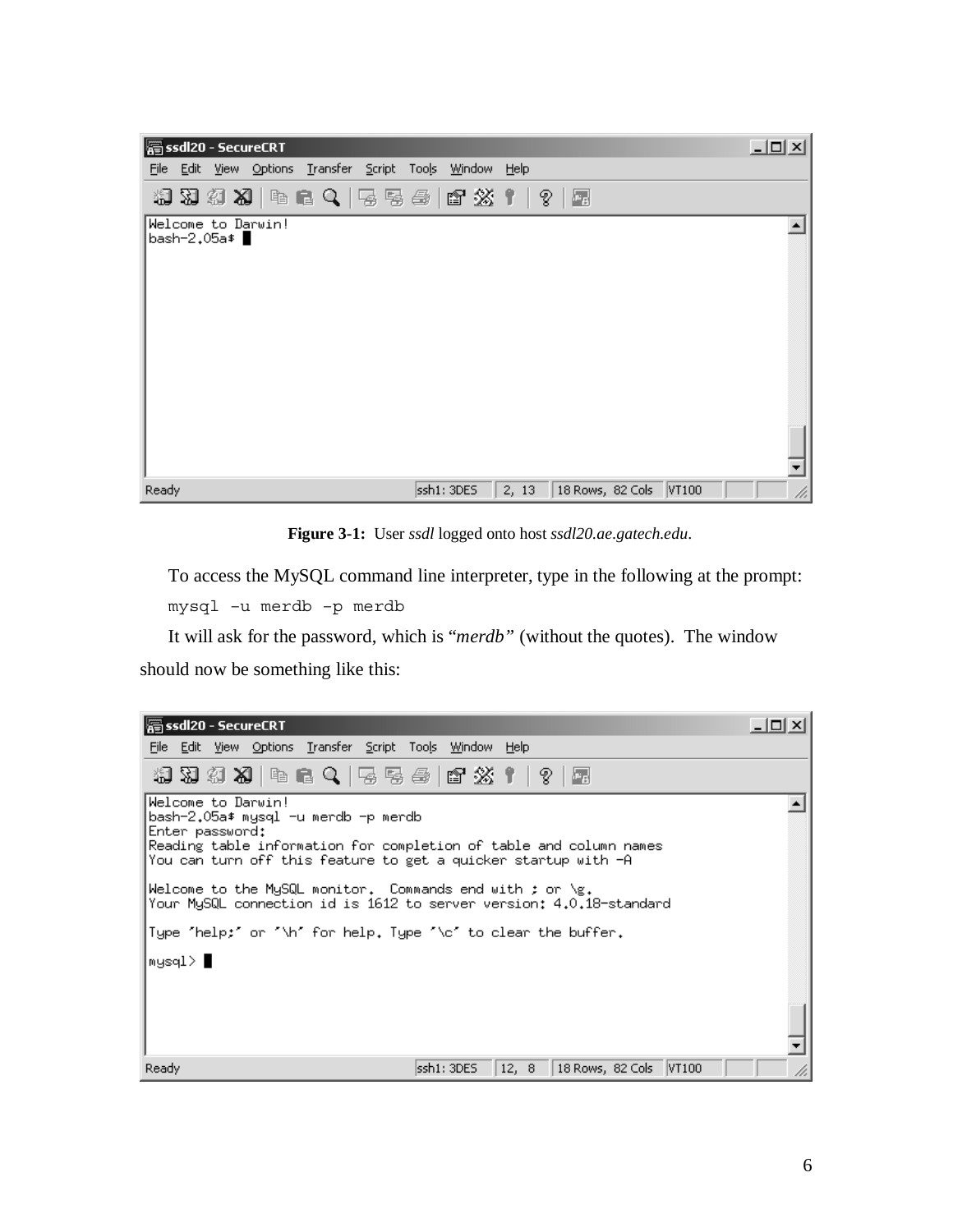**Figure 3-2:** Logging onto the MySQL command line interpreter.

The user is now logged onto the MySQL interpreter and working in the *merdb* database. This is where management and handling of the database is performed. Data in a database is stored in tables, and so the next step would be to create an example table using the following commands and substituting when appropriate:

```
create table tablename ( 
id int(n), 
col_1 vartype, 
col_2 vartype, 
primary key (id) 
);
```
Note that the end of the command is terminated by a semicolon. Additionally, each of the lists is separated by a comma. In other words, the command doesn't need to be split into multiple lines; the same command typed on one line will run just the same. For example, if one were to type the following commands into the interpreter as such:



**Figure 3-3:** Creation of table *farm* in the *merdb* database using the MySQL interpreter.

A table called *farm* with three columns is created. This is an empty table (no rows) with the first column labeled as the id and identified as the primary key. This primary key would be used to relate this table to another table—in the same way that equations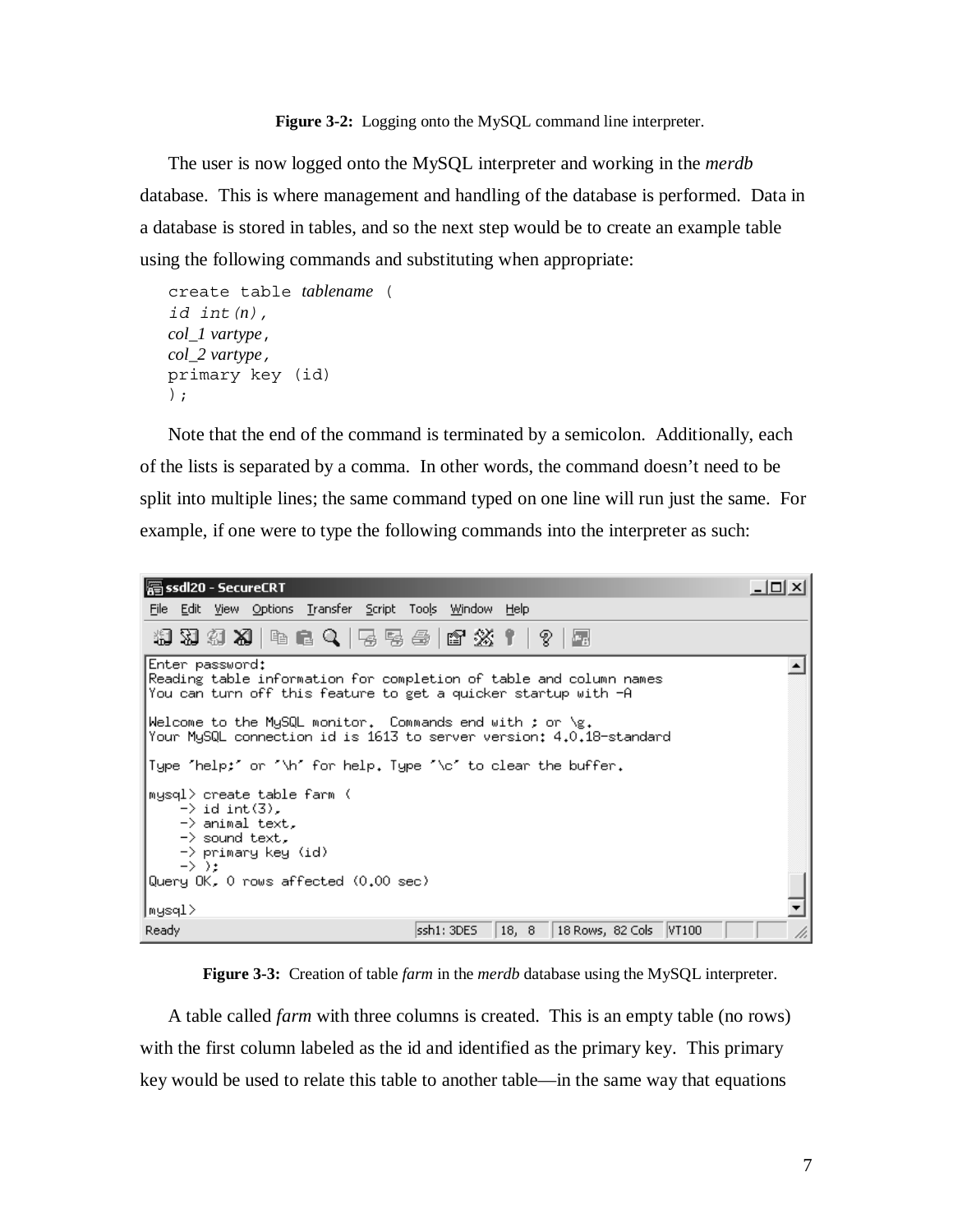would be related to parameters, for instance. Inserting values into the table rows is a relatively simple task. Using the following commands it can be achieved:

```
insert into tablename
values ('val_for_column1','val_for_column2','val_for_column3');
```
The resulting table can then be viewed:

select \* from *tablename*

| SecureCRT                                                                                                    | $ \Box$ $\times$ |
|--------------------------------------------------------------------------------------------------------------|------------------|
| - Edit <u>V</u> iew Options <u>T</u> ransfer Script Too <u>l</u> s <u>W</u> indow Help<br>File               |                  |
| 19 39 39 X9   4   6 Q   5 5 5 6   6 23   1   ?   5                                                           |                  |
| $\rightarrow$ sound text.<br>−> primary key (id)<br>$\rightarrow$ ):<br>Query OK, O rows affected (0.00 sec) |                  |
| mysql> insert into farm<br>-> values ('1','Cow','Moo');<br>Query OK, 1 row affected (0.00 sec)               |                  |
| mysql> select * from farm:                                                                                   |                  |
| l id I animal I sound                                                                                        |                  |
| 1   Cow<br>l Moo                                                                                             |                  |
| 1 row in set (0.00 sec)                                                                                      |                  |
| ∣mysql> ∎                                                                                                    |                  |
| Ready<br>ssh1: 3DES<br>  18, 8   18 Rows, 82 Cols   VT100                                                    |                  |

**Figure 3-4:** Populating the table *farm* and displaying the result.

That completes the short example using the command line interpreter. While not overly complicated, it should be noted that for a database as complex as GOMER, this method of creating tables/inserting data may not be the most efficient. Exiting the command line interpreter is performed by typing in quit.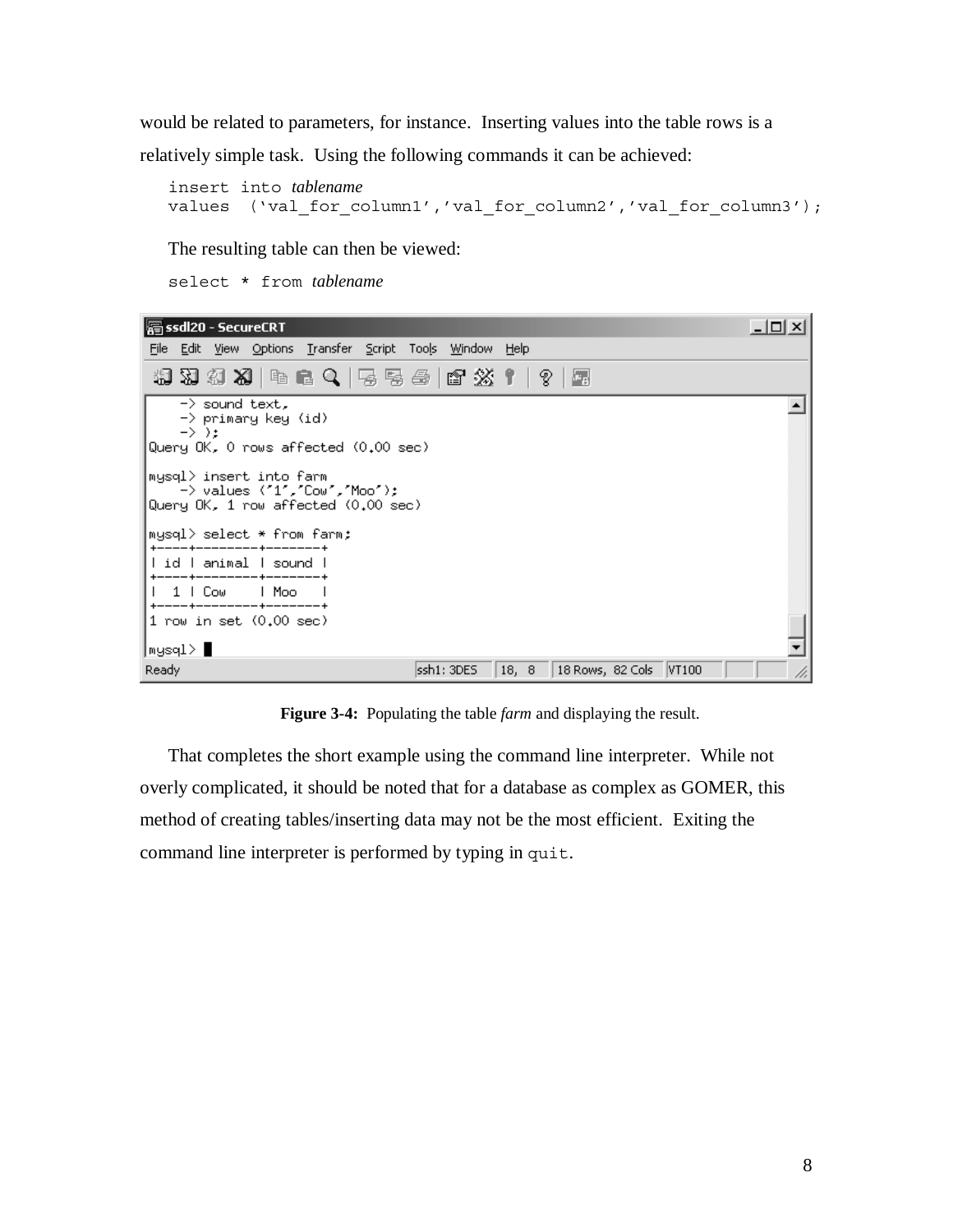# **4.0 - PHP SCRIPTING LANGUAGE**

#### **4.1 - INTRODUCTION**

For this tool, PHP was the scripting language chosen to tie everything together. Recall that scripts are contained in the middle tier of the three-tier architecture (refer to Section 2.2) and are used to communicate between the database and the server. Fortunately, using PHP to talk to MySQL is common practice, and as such many resources exist that take full advantage of this relationship (see References i and ii).

Yet another advantage to using PHP is that it can be embedded in HTML code; that is, the script can be included inside a webpage's HTML source, much like JavaScript. However, unlike JavaScript, a PHP script can be used to create HTML code, therefore allowing the creation of dynamic webpages. To put this into perspective: for GOMER, PHP is used to create the results page after a search query is run, showing a table listing of MERs matching given search criteria.

However, one must keep in mind that PHP has limitations. Client-side scripting languages such as JavaScript allow changes on the client's web browser window (mouseovers, dynamically generate forms, resize the window, etc.) PHP, on the other hand, is not able to do those things. It is a scripting language which only executes after a specific event occurs, such as clicking on a "Submit" button. While this is not a particularly debilitating limitation, it is something to keep in mind when designing the functions and features of a webpage.

GOMER uses PHP extensively in order to communicate between the user and the database. It translates the information (i.e. – search parameters) supplied by the user's web browser into SQL commands, runs the query, then takes the SQL result and generates a table of search results. Two such scripts are located in the Appendix. Still, perhaps the best part to using PHP along with MySQL is the ability to employ phpMyAdmin.

#### **4.2 - PHPMYADMIN**

Introduced in an earlier section was the concept of using MySQL's command line interpreter to create and manage databases. However, one can easily perceive that as the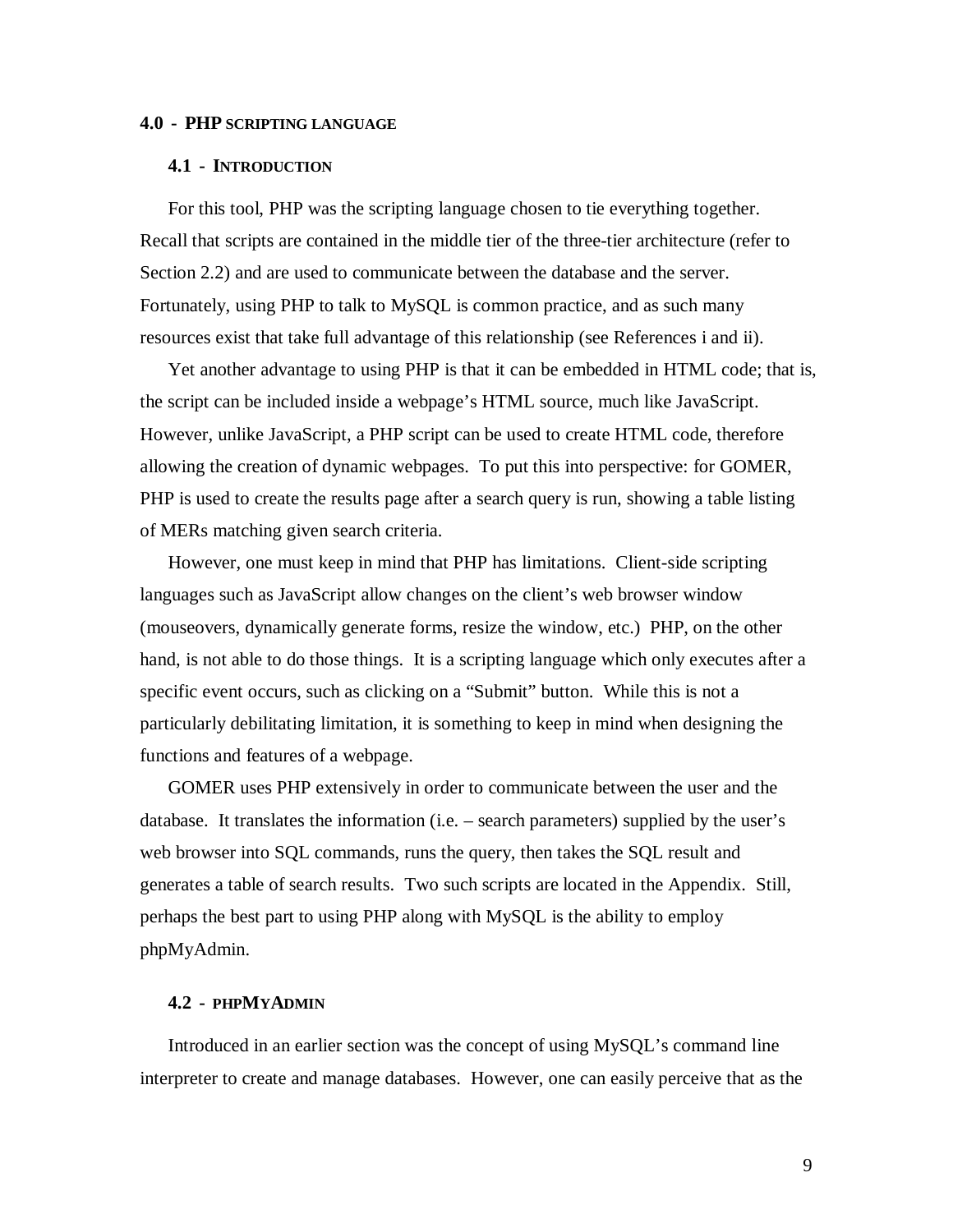complexity of a database increases, using a command line to manage the database can be a rather tedious and trying task. Remember that one of the reasons that MySQL was chosen was due to the popularity of use, and the large development community that is associated with it. For this reason, there are multiple graphical user interfaces (GUI) out there that simulate the functions of MySQL's default command line interpreter. One such GUI is phpMyAdmin. In order for a user—in this case, the GOMER administrator/developer—would type the following web address into a browser: http://ssdl20.ae.gatech.edu/merdb/phpMyAdmin When prompted for the username and password, enter "*merdb*" for both fields (without the quotes).

Once logged on, the screen should show something similar to what is shown below.





Using this interface, one can quickly and easily search through and add to the current database; which in this case is the *merdb* database. The tables that exist within this database are listed on the webpage's left frame, with management options listed on the main page frame. Clicking on any of the tables (for example, *farm*) brings up the following screen: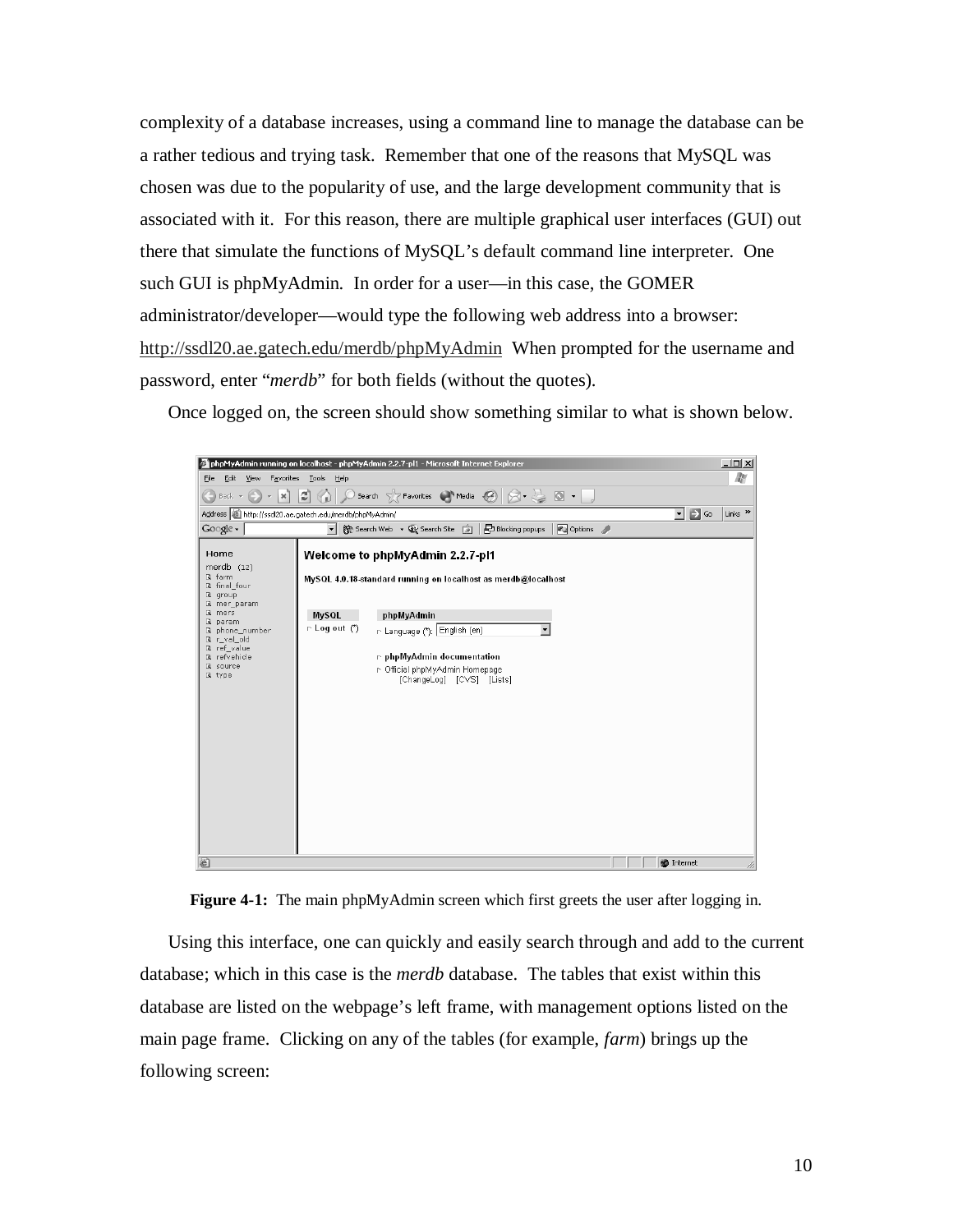| merdb.farm running on localhost - phpMyAdmin 2.2.7-pl1 - Microsoft Internet Explorer                                          |                                                                                                             |                                                    |                |              |                   |                                           |                   | $  $ $\Box$ $\times$ $ $ |  |  |  |  |
|-------------------------------------------------------------------------------------------------------------------------------|-------------------------------------------------------------------------------------------------------------|----------------------------------------------------|----------------|--------------|-------------------|-------------------------------------------|-------------------|--------------------------|--|--|--|--|
| Edit<br>Favorites<br>File<br>View                                                                                             | Tools<br>Help                                                                                               |                                                    |                |              |                   |                                           |                   | æ                        |  |  |  |  |
| Search $\leq$ Favorites $\cup$ Media $\langle 2 \rangle$<br>$\cdot$ & $\circ$ $\cdot$ .<br>١a١<br>$\mathbf{x}$<br>Back $\sim$ |                                                                                                             |                                                    |                |              |                   |                                           |                   |                          |  |  |  |  |
| Address @ http://ssdl20.ae.qatech.edu/merdb/phpMyAdmin/<br>$\Rightarrow$ Go<br>Links <sup>&gt;&gt;</sup><br>▾                 |                                                                                                             |                                                    |                |              |                   |                                           |                   |                          |  |  |  |  |
| $Google \cdot$                                                                                                                | $\mathbf{v}$                                                                                                | 徐 Search Web → ① Search Site     P Blocking popups |                |              | <b>Pu</b> Options |                                           |                   |                          |  |  |  |  |
| Home<br>merdb $(12)$<br>Di farm<br>Di final four<br>R group                                                                   | Database merdb - table farm running on localhost<br>[Browse] [Select] [Insert] [Empty]                      |                                                    |                | [Drop]       |                   |                                           |                   |                          |  |  |  |  |
| & mer_param<br><b>Q</b> mers                                                                                                  | Field Type Attributes Null Default Extra                                                                    |                                                    |                |              | Action            |                                           |                   |                          |  |  |  |  |
| G param                                                                                                                       | int(3)<br>id<br>г                                                                                           | $No$ $0$                                           |                |              |                   | Change Drop Primary Index Unique Fulltext |                   |                          |  |  |  |  |
| <b>&amp;</b> phone number<br>Di r_val_old                                                                                     | animal text                                                                                                 |                                                    | Yes NULL       |              |                   | Change Drop Primary Index Unique Fulltext |                   |                          |  |  |  |  |
| Di ref_value<br><b>N</b> refvehicle                                                                                           | sound text                                                                                                  |                                                    | Yes NULL       |              |                   | Change Drop Primary Index Unique Fulltext |                   |                          |  |  |  |  |
| <b>N</b> source<br><b>R</b> type                                                                                              | With selected:                                                                                              | Change                                             | $Or$ Drop      |              |                   |                                           |                   |                          |  |  |  |  |
|                                                                                                                               | Indexes: [Documentation]                                                                                    |                                                    |                | Space usage: |                   | Row Statistic:                            |                   |                          |  |  |  |  |
|                                                                                                                               | Keyname Type Cardinality Action Field                                                                       |                                                    |                | Type         | Usage             | <b>Statements</b>                         | Value             |                          |  |  |  |  |
|                                                                                                                               | PRIMARY PRIMARY                                                                                             |                                                    | 1 Drop Edit id | Data         | 20 Bytes          | Format                                    | dynamic           |                          |  |  |  |  |
|                                                                                                                               |                                                                                                             |                                                    |                | Index        | 2,048 Bytes       | <b>Rows</b>                               |                   |                          |  |  |  |  |
|                                                                                                                               | Create an index on 1                                                                                        |                                                    | columns Go     | Total        | 2,068 Bytes       | Row length ø                              | 20                |                          |  |  |  |  |
|                                                                                                                               |                                                                                                             |                                                    |                |              |                   | Row size ø 2,068 Bytes                    |                   |                          |  |  |  |  |
|                                                                                                                               | • Print view<br>• Run SQL query/queries on database merdb [Documentation] :<br>SELECT * FROM `farm` WHERE 1 |                                                    |                |              |                   |                                           |                   |                          |  |  |  |  |
| 图                                                                                                                             |                                                                                                             |                                                    |                |              |                   |                                           | <b>D</b> Internet |                          |  |  |  |  |

**Figure 4-2:** Screenshot of the table attributes page which allows the user to manage the selected table in the database.

Notice that the column (field) headings for the selected table are shown. In this example, the columns "id," "animal," and "sound" are listed, along with their variable type and other attributes. Using the navigation links above, one can then choose to browse the table (view the table's contents), manually insert values into the table, empty the table, or completely drop the table from the database. Word of caution: there is no Ctrl+Z undo option when using phpMyAdmin, so take care when dropping tables or deleting data. Clicking on the "Browse" link then allows the user to see the contents of the table.

Inserting a new row of values can be done by clicking on the "Insert new row" link located below the table. This is fine when adding a single, or a few, rows of data into the table. However, for GOMER, it was determined that bulk loading the information was the best route to take. This can easily be demonstrated using the *farm* table as an example.

To begin with, a comma separated value, or .csv, file is first created. This can be done in any number of ways—Excel, for instance, can be used. The screenshot below shows an Excel spreadsheet containing values that will be added to the *farm* table.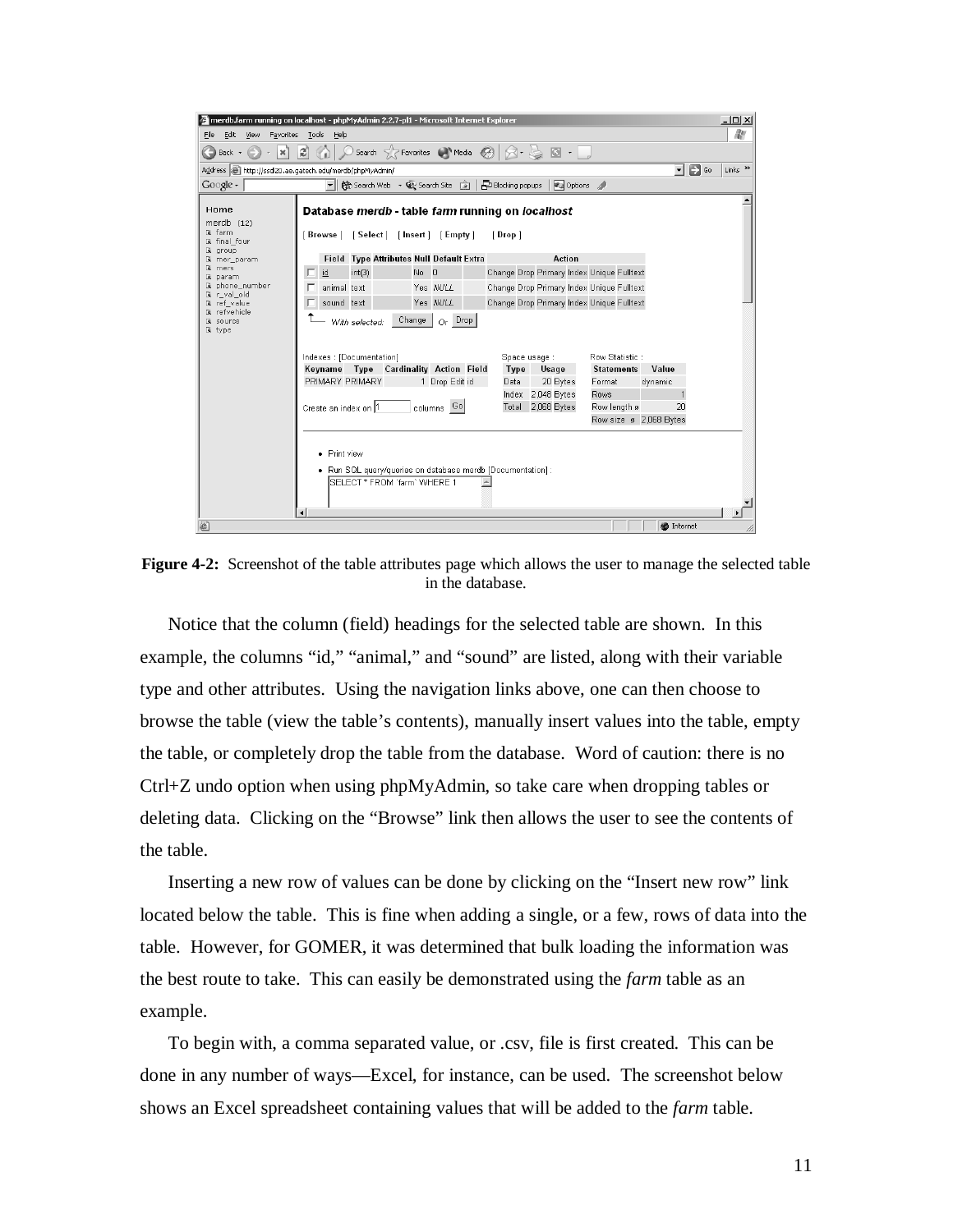| $\Box$<br>Microsoft Excel - Book1 |                |                      |                                                                                 |               |                |      |   |   |  |   |                          |                                                                                                               |
|-----------------------------------|----------------|----------------------|---------------------------------------------------------------------------------|---------------|----------------|------|---|---|--|---|--------------------------|---------------------------------------------------------------------------------------------------------------|
| 图                                 | Eile<br>Edit   | View<br>Insert       | Format                                                                          | Tools<br>Data | Window         | Help |   |   |  |   | Type a question for help | $   \sqrt{2}$ $\times$                                                                                        |
| $\Box$                            |                |                      | <del>ゴ目白电   当</del> B V   X 电 B + ♂   m + m +   e ∑ + #1 X   A   A   100% + Q . |               |                |      |   |   |  |   |                          |                                                                                                               |
| Arial                             |                |                      |                                                                                 |               |                |      |   |   |  |   |                          |                                                                                                               |
|                                   | A <sub>8</sub> | $\blacktriangledown$ | $f_x$                                                                           |               |                |      |   |   |  |   |                          |                                                                                                               |
|                                   | $\overline{A}$ | $\overline{R}$       | $\overline{c}$                                                                  | D             | $\overline{E}$ | F    | G | Η |  | J | K                        | L                                                                                                             |
| $\mathbf{1}$                      |                | 2 Fig                | Oink                                                                            |               |                |      |   |   |  |   |                          |                                                                                                               |
| $\overline{2}$                    |                | 3 Chicken            | Cluck                                                                           |               |                |      |   |   |  |   |                          |                                                                                                               |
| 3                                 |                | 4 Duck               | Quack                                                                           |               |                |      |   |   |  |   |                          |                                                                                                               |
| $\overline{4}$                    |                | 5 Horse              | Neigh                                                                           |               |                |      |   |   |  |   |                          |                                                                                                               |
| 5                                 |                | 6 Sheep              | Baa                                                                             |               |                |      |   |   |  |   |                          |                                                                                                               |
| 6                                 |                | 7 Cat                | Meow                                                                            |               |                |      |   |   |  |   |                          |                                                                                                               |
| 7                                 |                | 8Dog                 | Woof                                                                            |               |                |      |   |   |  |   |                          |                                                                                                               |
| 8                                 |                |                      |                                                                                 |               |                |      |   |   |  |   |                          |                                                                                                               |
| 9                                 |                |                      |                                                                                 |               |                |      |   |   |  |   |                          |                                                                                                               |
| 10                                |                |                      |                                                                                 |               |                |      |   |   |  |   |                          |                                                                                                               |
| 11<br>12                          |                |                      |                                                                                 |               |                |      |   |   |  |   |                          |                                                                                                               |
| 13                                |                |                      |                                                                                 |               |                |      |   |   |  |   |                          |                                                                                                               |
| 14                                |                |                      |                                                                                 |               |                |      |   |   |  |   |                          |                                                                                                               |
| 15                                |                |                      |                                                                                 |               |                |      |   |   |  |   |                          |                                                                                                               |
| 16                                |                |                      |                                                                                 |               |                |      |   |   |  |   |                          |                                                                                                               |
| 17                                |                |                      |                                                                                 |               |                |      |   |   |  |   |                          |                                                                                                               |
| 18                                |                |                      |                                                                                 |               |                |      |   |   |  |   |                          |                                                                                                               |
| 19                                |                |                      |                                                                                 |               |                |      |   |   |  |   |                          |                                                                                                               |
| $\overline{20}$                   |                |                      |                                                                                 |               |                |      |   |   |  |   |                          |                                                                                                               |
| 21                                |                |                      |                                                                                 |               |                |      |   |   |  |   |                          |                                                                                                               |
| $\overline{22}$                   |                |                      |                                                                                 |               |                |      |   |   |  |   |                          |                                                                                                               |
| $\overline{23}$                   |                |                      |                                                                                 |               |                |      |   |   |  |   |                          |                                                                                                               |
| $H - 4$                           |                |                      | M Sheet1 / Sheet2 / Sheet3 /                                                    |               |                |      |   | 1 |  |   |                          | ⊁ I l                                                                                                         |
| Draw *                            |                |                      |                                                                                 |               |                |      |   |   |  |   |                          | 1}   AutoShapes / \ \ □ ○ 图   2   【 ☆ 図 図   ③ - <i>■ / *</i> 図   ■ 01 01 ※ ※   # 心 三 其 多 √ │ <mark>*</mark> 。 |

**Figure 4-3:** Sample data to be included in the *farm* table.

Notice that there are three columns in the spreadsheet, just as there are three columns in the table. The first column is associated with *farm*'s "id" field, the second column with "animal," and the third with "sound." It is important to remember this point, as there would inevitably be much cursing and frustration if this was neglected. The next step is to save the spreadsheet as a .csv file. This can be done by going to *File-Save As* and selecting "comma separated value" from the "Save as type" pull-down menu.

Back at the phpMyAdmin page, click on the table name that the data will be imported into (in this instance, *farm*). In the main page frame, the link to insert data using a data file is located beneath the table attributes: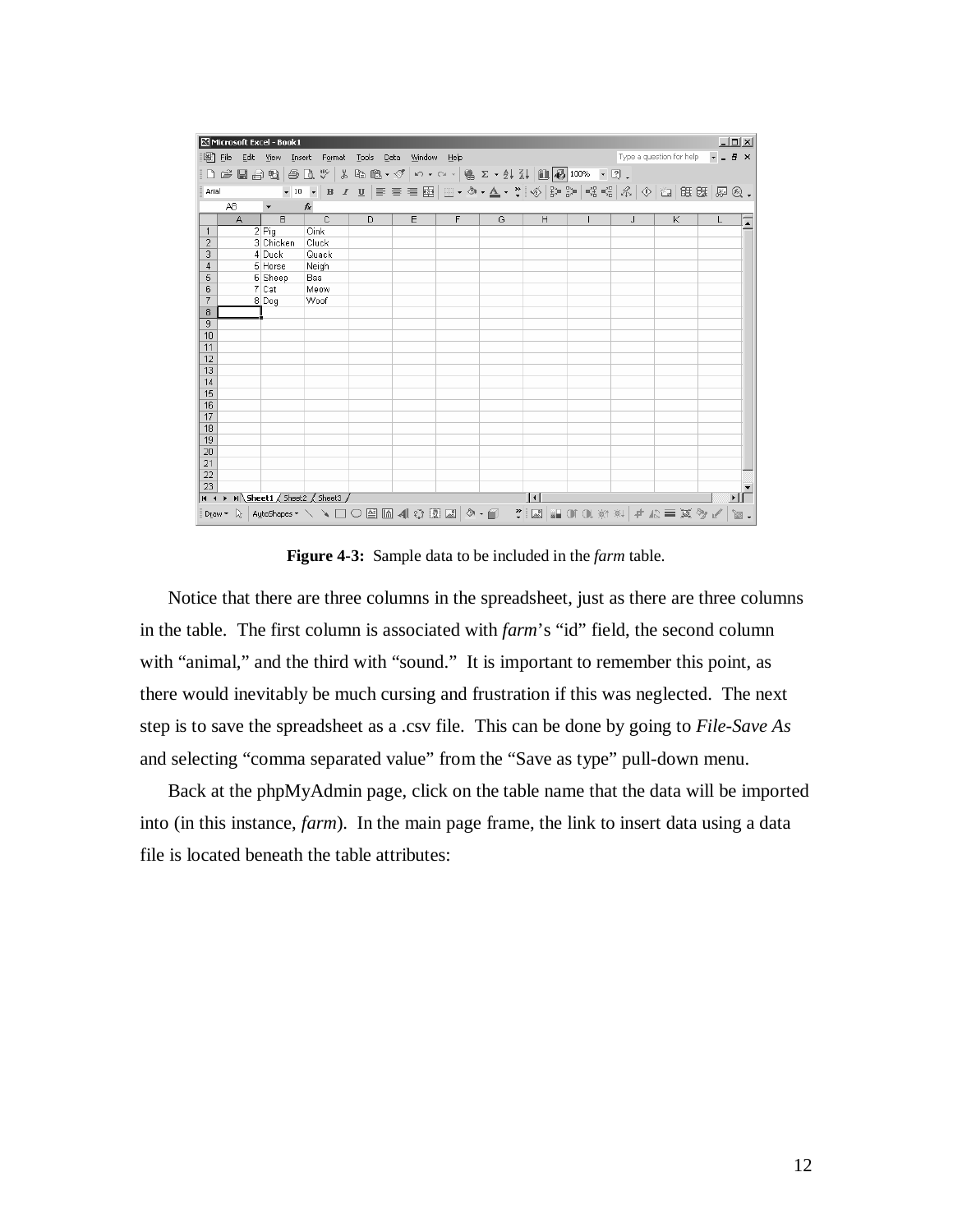



Clicking on the link then brings up the following page:

| merdb.farm running on localhost - phpMyAdmin 2.2.7-pl1 - Microsoft Internet Explorer |                                 |                                                  | $ \Box$ $\times$                                                                                                          |
|--------------------------------------------------------------------------------------|---------------------------------|--------------------------------------------------|---------------------------------------------------------------------------------------------------------------------------|
| Edit<br>Favorites<br>File<br>View                                                    | Tools<br>Help                   |                                                  | m                                                                                                                         |
| Back $\sim$<br>œ<br>$\mathbf{x}$                                                     | ei (A                           | Search Serverites Media (2)                      | $\circledR\cdot\geqslant\blacksquare\cdot\blacksquare$                                                                    |
| Address   http://ssdl20.ae.qatech.edu/merdb/phpMyAdmin/                              |                                 |                                                  | $\Rightarrow$ Go<br>Links $\rightarrow$<br>$\blacktriangledown$                                                           |
| $Google -$                                                                           | च                               | 餘 Search Web → QL Search Site                    | Blocking popups<br><b>Pu</b> Options                                                                                      |
| Home<br>merd $b$ $(12)$                                                              |                                 | Database merdb - table farm running on localhost |                                                                                                                           |
| <b>A</b> farm<br><b>&amp;</b> final four<br><b>R</b> group<br>G mer_param            | Location of the<br>textfile     |                                                  | Browse                                                                                                                    |
| <b>R</b> mers<br><b>Q</b> param<br><b>Q</b> phone number                             | Replace table data<br>with file | □ Replace                                        | The contents of the file replaces the contents of the selected table<br>for rows with identical primary or unique key.    |
| Di r val old<br>R ref value<br>a refvehicle<br>source                                | Fields terminated<br>bγ         |                                                  | The terminator of the fields.                                                                                             |
| <b>Q</b> type                                                                        | Fields enclosed<br>bγ           | OPTIONALLY                                       | Often quotation marks. OPTIONALLY means that only char and<br>varchar fields are enclosed by the "enclosed by"-character. |
|                                                                                      | Fields escaped by               |                                                  | Optional. Controls how to write or read special characters.                                                               |
|                                                                                      | Lines terminated<br>bγ          | ∣\r∖n                                            | Carriage return: \r<br>Linefeed: \n                                                                                       |
|                                                                                      | Column names                    |                                                  | If you wish to load only some of a table's columns, specify a<br>comma separated field list.                              |
|                                                                                      |                                 |                                                  | [Documentation]                                                                                                           |
|                                                                                      |                                 |                                                  | Reset<br>Submit                                                                                                           |
|                                                                                      |                                 |                                                  |                                                                                                                           |
|                                                                                      |                                 |                                                  |                                                                                                                           |
| 图                                                                                    |                                 |                                                  | <b>O</b> Internet                                                                                                         |

**Figure 4-5:** A screenshot of the data file upload page used to bulk load data into a table.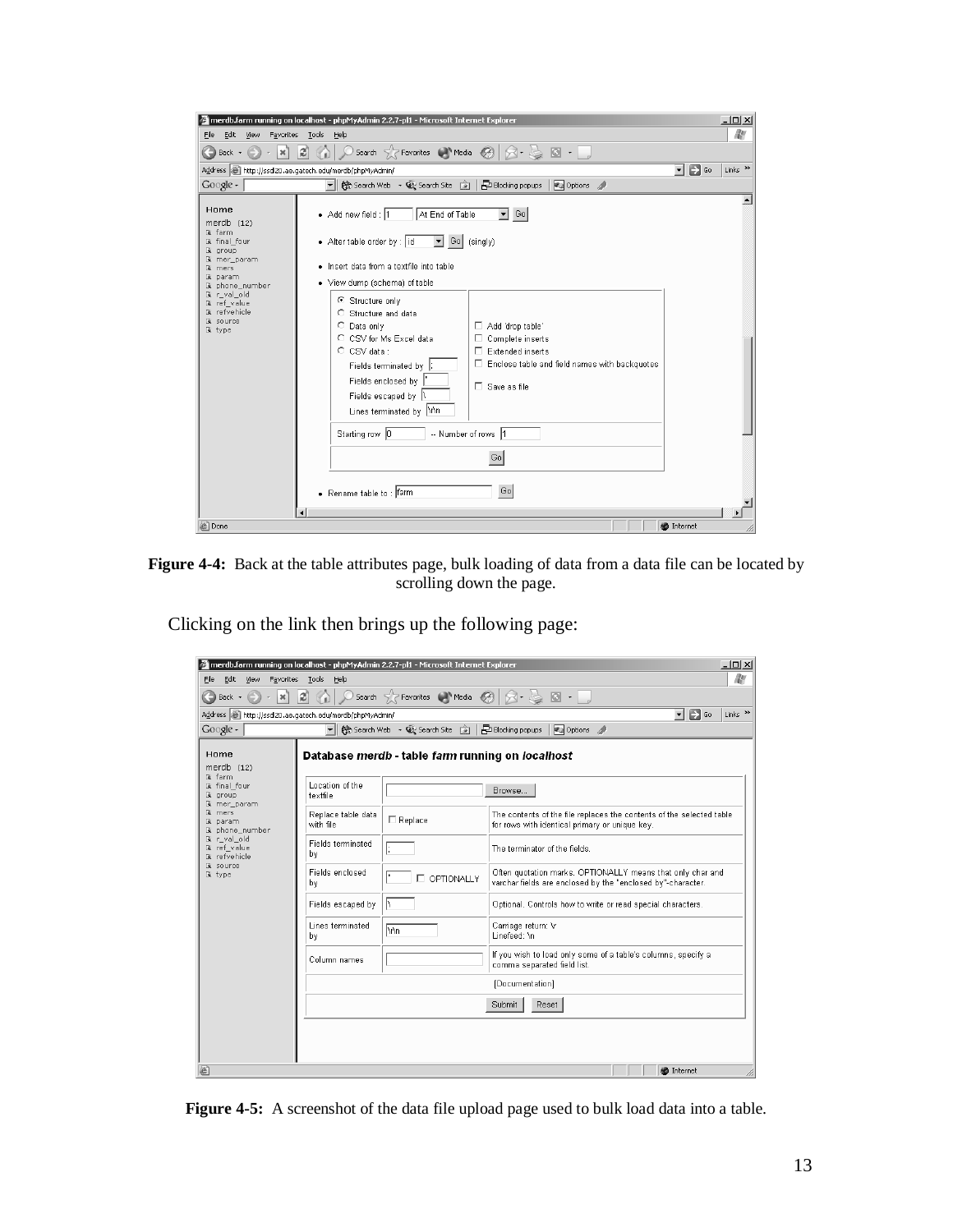The .csv file can then be uploaded by clicking on the "Browse" button and locating the file. Also, it must be noted that since the file is a comma separated file, the "Fields terminated by" option must be changed from a semi-colon to a comma. Once this is set, clicking the "Submit" button brings the user back to the table attributes page. Viewing the updated contents of the table is done by clicking on the "Browse" link:





It should also be noted that a .csv file containing all the elements of a table can be downloaded using this tool. This procedure is as simple as going to the table attributes page (Fig. 4-4). Notice that in Fig. 4-4 there is a bullet named "View dump (schema) of table." Selecting the appropriate radio buttons/checkboxes will allow the user to view the table's contents. All one has to do is then copy the data shown, paste it into a new .csv file, and then the user has the complete table data on his/her local machine.

That completes a quick overview of phpMyAdmin. Further exploration into the capabilities and functionality provided by this tool is highly recommended. Most of the functions and features are relatively self-explanatory; however, documentation abounds which greatly assist in understanding how to get certain things to work.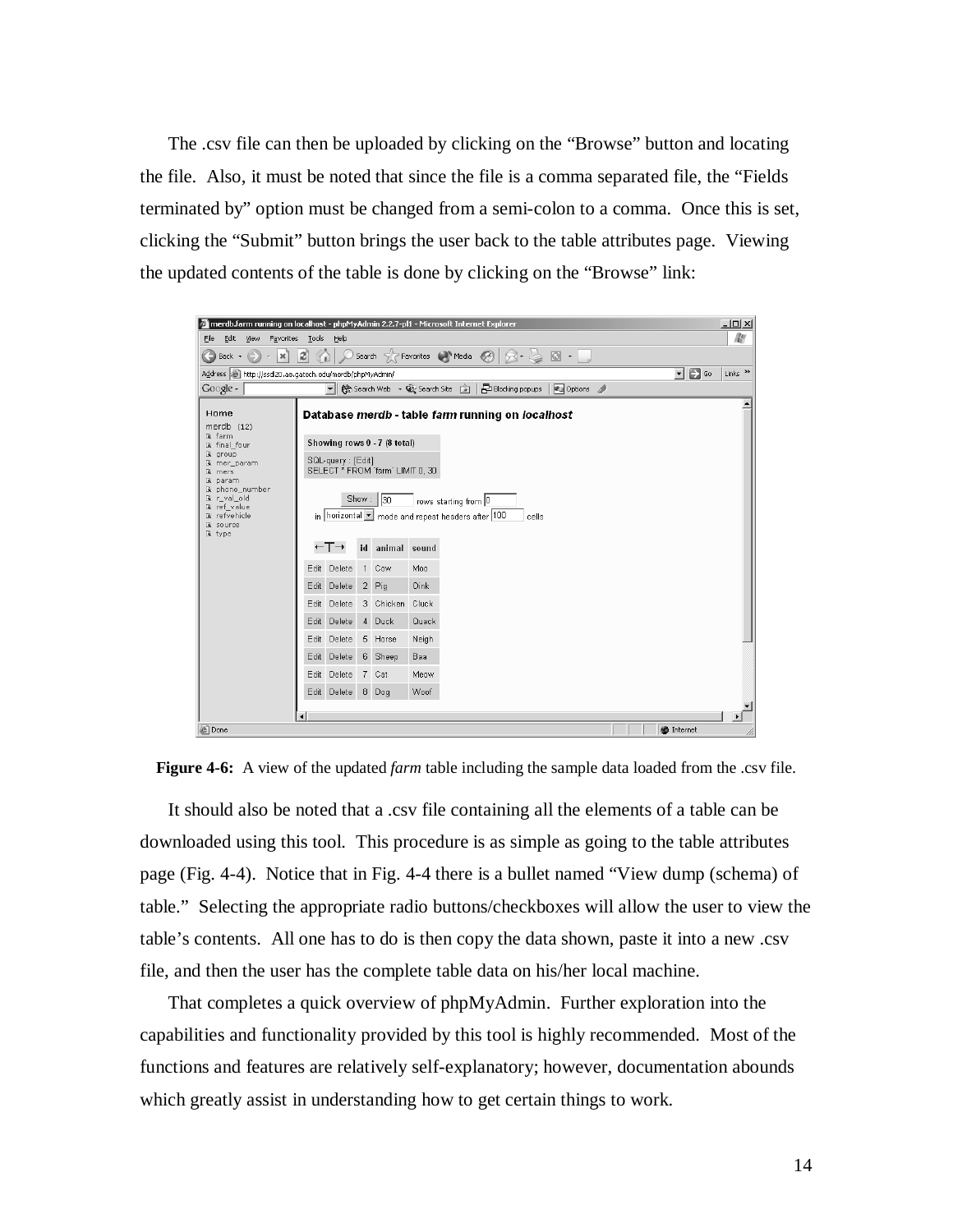# **5.0 - GOMER DATABASE STRUCTURE**

Until this point, this document gave a brief overview of the methods and approach used in the creation of GOMER. This section will focus on specific details regarding the GOMER database structure.

# **5.1 - TABLE DETAILS**

All of the different database elements which were shown in the relationship schema figure (Figure 2-3) are individual tables in the GOMER database. Each table has unique attributes which are discussed in the following sections.

## **5.1.1 -** *MERS* **DETAIL**

The figure below shows a screenshot of the *mers* table attributes as seen from phpMyAdmin:

| Field            |         | <b>Type Attributes Null Default Extra</b> |      |      |  | Action                                    |  |  |
|------------------|---------|-------------------------------------------|------|------|--|-------------------------------------------|--|--|
|                  |         |                                           |      |      |  |                                           |  |  |
| mer id           | int(11) |                                           | No 0 |      |  | Change Drop Primary Index Unique Fulltext |  |  |
| type id          | int(11) |                                           | No O |      |  | Change Drop Primary Index Unique Fulltext |  |  |
| group id         | int(11) |                                           | No 0 |      |  | Change Drop Primary Index Unique Fulltext |  |  |
| source id        | int(11) |                                           | No O |      |  | Change Drop Primary Index Unique Fulltext |  |  |
| order            | int(11) |                                           | No.  | -0   |  | Change Drop Primary Index Unique Fulltext |  |  |
| description text |         |                                           | No.  |      |  | Change Drop Primary Index Unique Fulltext |  |  |
| notes            | text    |                                           | No.  |      |  | Change Drop Primary Index Unique Fulltext |  |  |
| options          | text    |                                           | No   |      |  | Change Drop Primary Index Unique Fulltext |  |  |
| eval             | text    |                                           | No   |      |  | Change Drop Primary Index Unique Fulltext |  |  |
| filename         | text    |                                           | No   |      |  | Change Drop Primary Index Unique Fulltext |  |  |
| With selected:   |         | Change                                    | ∩r   | Drop |  |                                           |  |  |

**Figure 5-1:** Table attributes of the *mers* table within the GOMER database.

Notice that there are ten column fields. The first is the "mer\_id" and serves as the primary key for this table—each MER in the table is assigned a unique mer\_id. Two other fields in that table are used to refer to data in other tables (in effect, used to "link" data between tables): "type\_id," "source\_id." This ensures that the relationships between the *mers*, *type*, and *source* tables are preserved. Recall that the relationship schema presented in Section 2.2 shows that each equation is applicable to a certain *type* of vehicle (via the "type\_id"), and comes from a given reference *source* (via the "source\_id").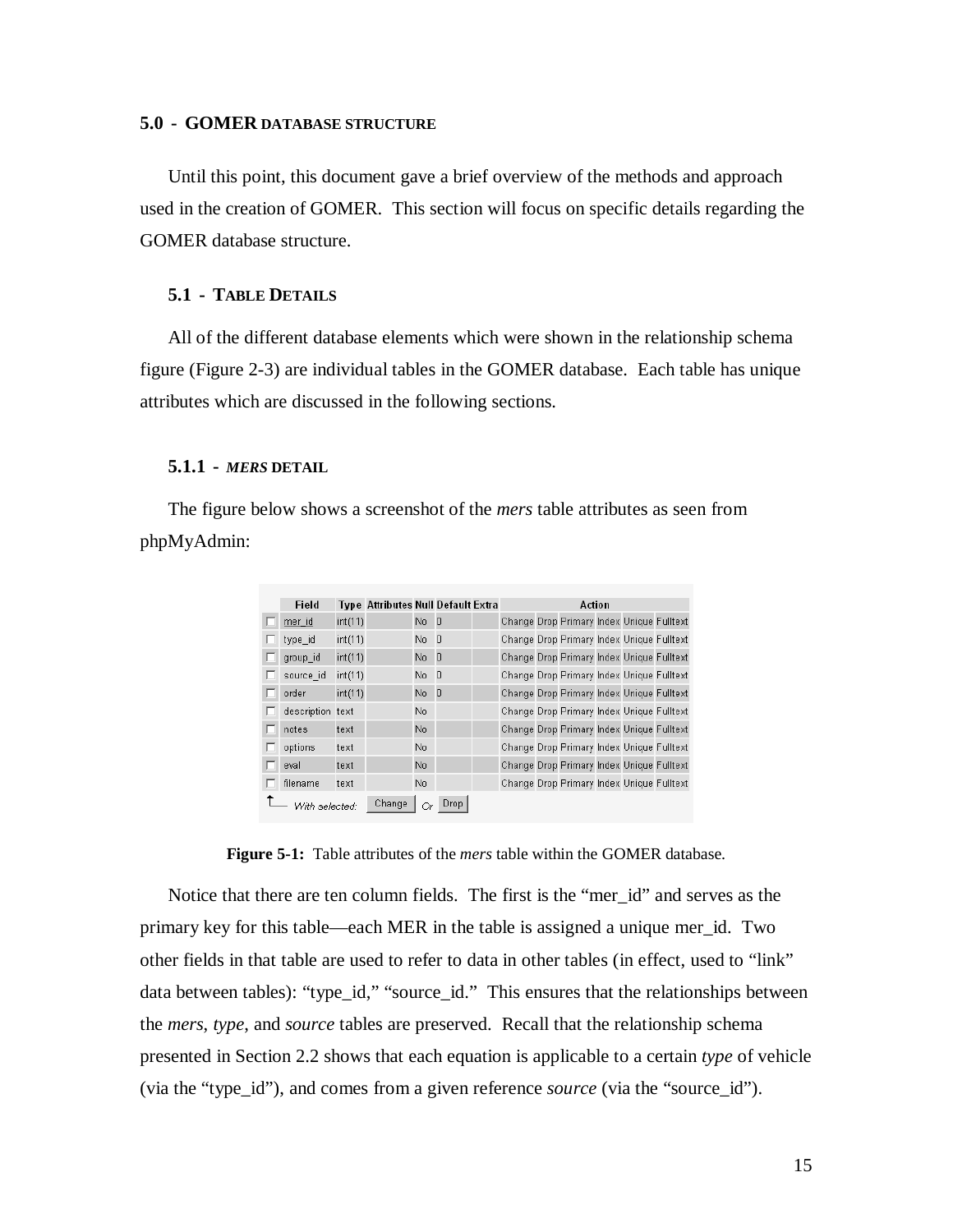The "order" field describes in which order the equation is listed. For example, reference source *X* may have 3 equations that are related to the wing group, and are listed in a particular order. This field maintains that order when the results of the search query are displayed. The remaining fields in this table are the "description," "notes," "options," and "filename" fields. While the first three are fairly self-explanatory, some attention should be spent on the "filename" field.

The resulting equations that are displayed on the web browser after a successful search are image files. As such, each equation has an associated file name which is unique to only that equation. This filename follows this format: *a*.*b*.*c*-*d*.jpg where:

- *a* denotes the vehicle *type*—1 for RLV, 2 for expendable launch vehicles (ELV), 3 for space transportation vehicles (STV)
- *b* denotes the weight *group* (described by the weight breakdown structure, WBS)
- *c* denotes the reference *source* from which the equation is obtained from
- *d* denotes the order at which the MER should be displayed

So, for example, the second wing group equation applicable to RLVs that is obtained from reference source 3 would be listed as 1.1.3-2.jpg. Great care must be taken to ensure that each MER has the appropriate image filename.

# **5.1.2 -** *GROUP* **DETAIL**

The *group* table is shown in the following figure:

| Field            |         | <b>Type Attributes Null Default Extra</b> |      |             | Action |  |                                           |  |  |  |  |
|------------------|---------|-------------------------------------------|------|-------------|--------|--|-------------------------------------------|--|--|--|--|
| mer id           | int(11) |                                           | No 0 |             |        |  | Change Drop Primary Index Unique Fulltext |  |  |  |  |
| type id          | int(11) |                                           | No 0 |             |        |  | Change Drop Primary Index Unique Fulltext |  |  |  |  |
| group id         | int(11) |                                           | No 0 |             |        |  | Change Drop Primary Index Unique Fulltext |  |  |  |  |
| source id        | int(11) |                                           | No O |             |        |  | Change Drop Primary Index Unique Fulltext |  |  |  |  |
| order            | int(11) |                                           | No 0 |             |        |  | Change Drop Primary Index Unique Fulltext |  |  |  |  |
| description text |         |                                           | No   |             |        |  | Change Drop Primary Index Unique Fulltext |  |  |  |  |
| valeng           | int(11) |                                           | No 0 |             |        |  | Change Drop Primary Index Unique Fulltext |  |  |  |  |
| valsi            | int(11) |                                           | No 0 |             |        |  | Change Drop Primary Index Unique Fulltext |  |  |  |  |
| kind id          | int(11) |                                           | No 0 |             |        |  | Change Drop Primary Index Unique Fulltext |  |  |  |  |
| filename         | text    |                                           | No   |             |        |  | Change Drop Primary Index Unique Fulltext |  |  |  |  |
| With selected:   |         | Change                                    | Or   | <b>Drop</b> |        |  |                                           |  |  |  |  |

**Figure 5-2:** Table attributes of the *group* table within the GOMER database.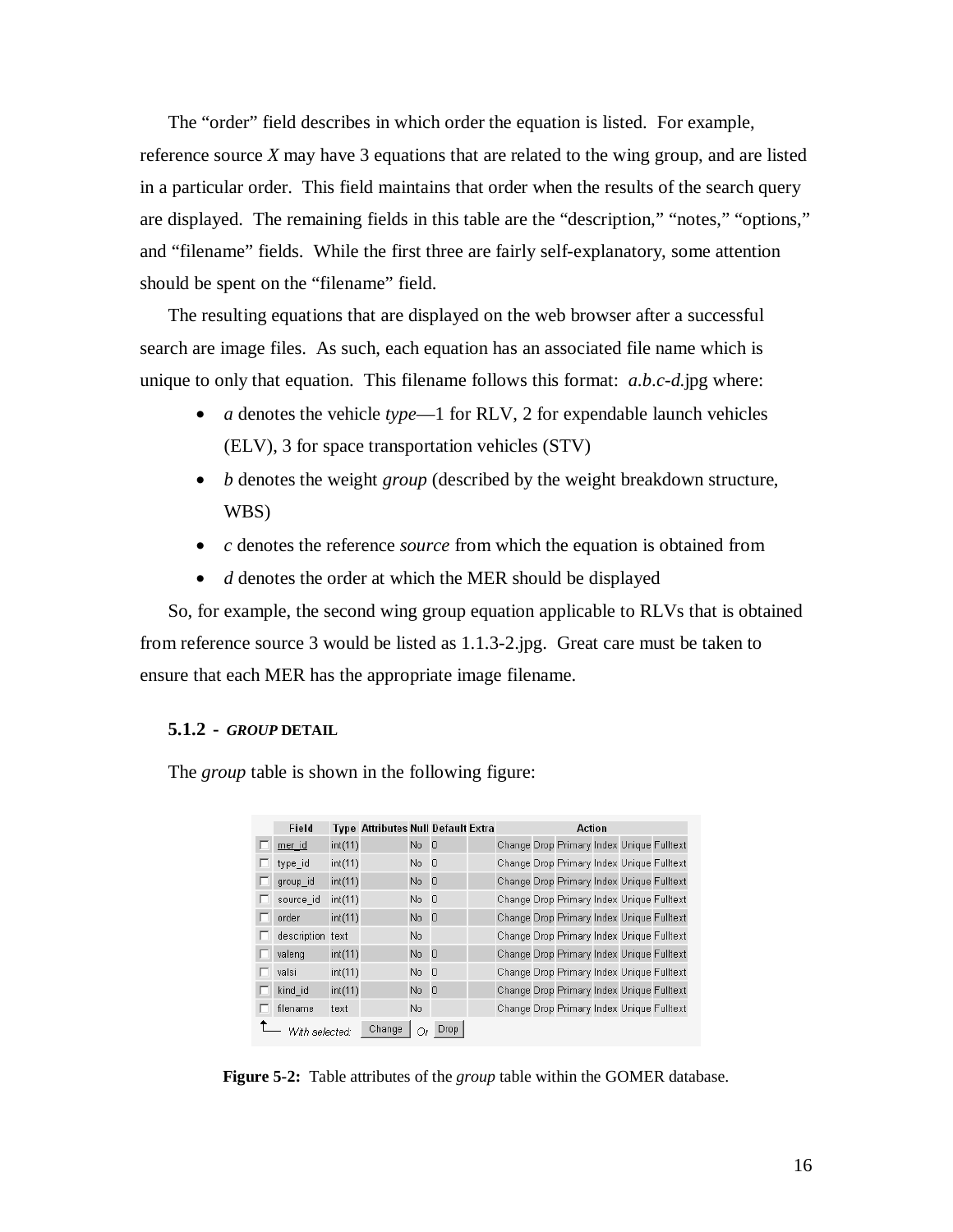This table refers to the vehicle weight groups, which are outlined based on a typical vehicle WBS. The "group\_id" field is serves as the primary and unique key for each entry in the table. This key is also what is used to refer back to the MERs in the *mers* table. The other two fields, "name" and "description," describe the name and short description associated with each weight group.

#### **5.1.3 -** *PARAM* **DETAIL**

The next table is one which contains the data regarding the different parameters used in the MERs:

| Field            |         | <b>Type Attributes Null Default Extra</b> |      |      | Action |  |                                           |  |  |  |
|------------------|---------|-------------------------------------------|------|------|--------|--|-------------------------------------------|--|--|--|
| param id         | int(11) |                                           | No 0 |      |        |  | Change Drop Primary Index Unique Fulltext |  |  |  |
| varname          | text    |                                           | No.  |      |        |  | Change Drop Primary Index Unique Fulltext |  |  |  |
| description text |         |                                           | No   |      |        |  | Change Drop Primary Index Unique Fulltext |  |  |  |
| pfile            | text    |                                           | No   |      |        |  | Change Drop Primary Index Unique Fulltext |  |  |  |
| With selected:   |         | Change                                    | Оr   | Drop |        |  |                                           |  |  |  |

**Figure 5-3:** Table attributes of the *param* table within the GOMER database.

There are four fields in this table. The first, "param\_id" is used as the unique key for each parameter listed in the *param* table. The following two fields—"varname" and "description" are text fields containing the variable name and description. Finally, each parameter has an associated image file called by "pfile." Unlike the "filename" field in the *mers* table, the pfile follows this format: p*n*.jpg, where *n* is the unique parameter id "param\_id."

# **5.1.4 -** *SOURCE* **DETAIL**

Below is a figure depicting the table attributes for the *source* table:

| Field                  |         | <b>Type Attributes Null Default Extra</b> |             |      |  | Action                                    |  |  |
|------------------------|---------|-------------------------------------------|-------------|------|--|-------------------------------------------|--|--|
| source $id$ int $(11)$ |         |                                           | No 0        |      |  | Change Drop Primary Index Unique Fulltext |  |  |
| type id                | int(11) |                                           | $No$ $0$    |      |  | Change Drop Primary Index Unique Fulltext |  |  |
| label                  | text    |                                           | No          |      |  | Change Drop Primary Index Unique Fulltext |  |  |
| name                   | text    |                                           | No.         |      |  | Change Drop Primary Index Unique Fulltext |  |  |
| With selected:         |         | Change                                    | $\bigcap$ r | Drop |  |                                           |  |  |

**Figure 5-4:** Table attributes of the *source* table within the GOMER database.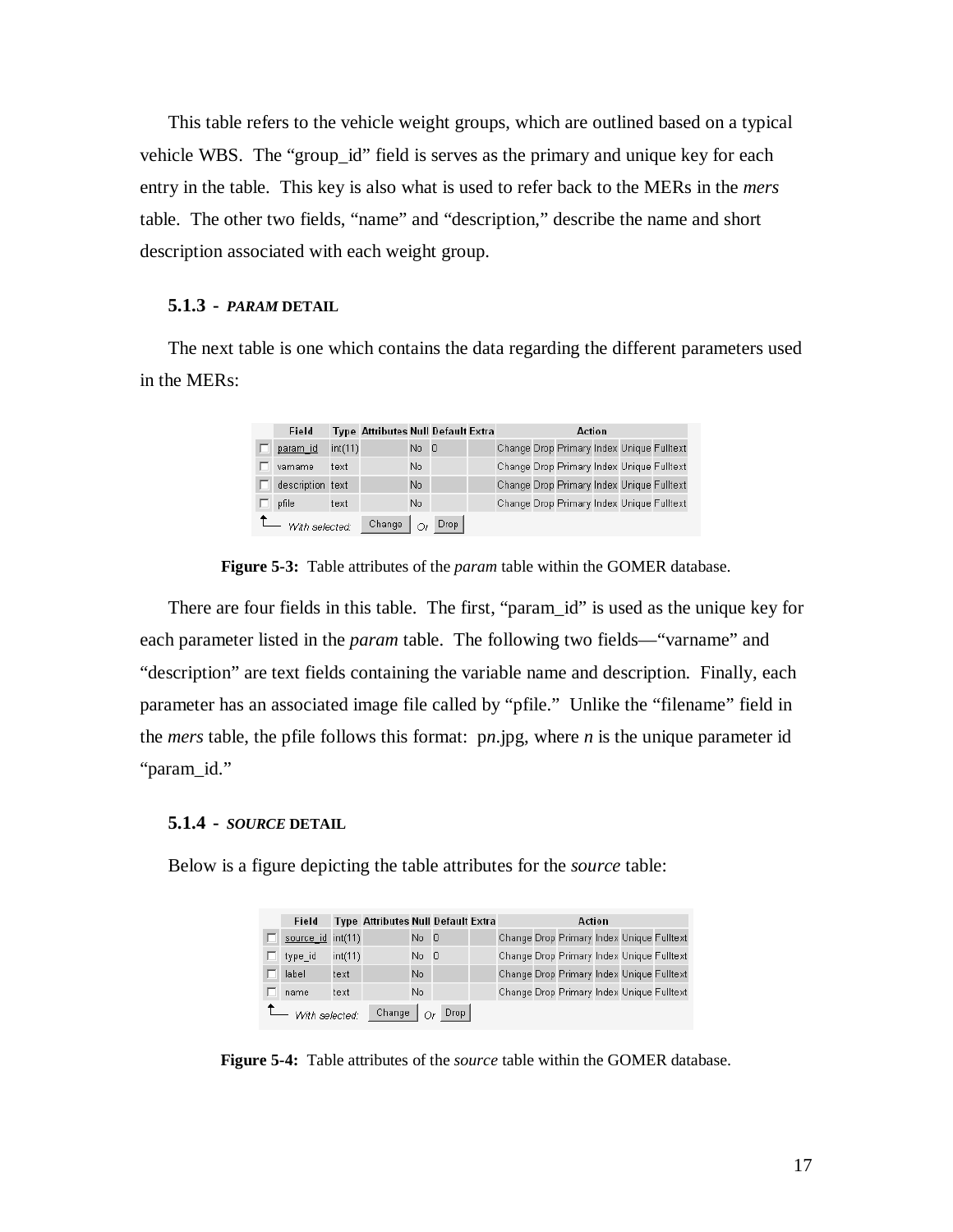Notice that there are four fields in this table: "source\_id" (which is the unique key for this table), "type\_id" (which denotes which vehicle type this source is applicable to), "label" (which denotes the source label that is displayed along with the equation in the results page), and finally "name" which gives a name to the associated *source* label.

# **5.1.5 -** *TYPE* **DETAIL**

The figure below illustrates the fields that compose the *type* table:

| Field            |         | <b>Type Attributes Null Default Extra</b> |      |      | Action |  |                                           |  |  |  |
|------------------|---------|-------------------------------------------|------|------|--------|--|-------------------------------------------|--|--|--|
| type id          | int(11) |                                           | No 0 |      |        |  | Change Drop Primary Index Unique Fulltext |  |  |  |
| name             | text    |                                           | No   |      |        |  | Change Drop Primary Index Unique Fulltext |  |  |  |
| description text |         |                                           | No   |      |        |  | Change Drop Primary Index Unique Fulltext |  |  |  |
| - With selected: |         | Change                                    | Оr   | Drop |        |  |                                           |  |  |  |

**Figure 5-5:** Table attributes of the *type* table within the GOMER database.

This is a simple table containing three fields. The first field, "type\_id," is used as the table's unique key. The other two tables are fairly self-explanatory.

# **5.1.6 -** *MER\_PARAM* **DETAIL**

This next table is unlike the previous tables that have been shown. Whereas the previous tables show discrete database elements, the following table depicts the many-tomany relationship between data contained in the *mers* and *param* tables:

| Field            |         | <b>Type Attributes Null Default Extra</b> |      |                              |  | Action                                    |  |  |
|------------------|---------|-------------------------------------------|------|------------------------------|--|-------------------------------------------|--|--|
| mer id           | int(11) |                                           | No 0 |                              |  | Change Drop Primary Index Unique Fulltext |  |  |
| param id int(11) |         |                                           | No 0 |                              |  | Change Drop Primary Index Unique Fulltext |  |  |
| With selected:   |         |                                           |      | Change $ _{\bigcirc r}$ Drop |  |                                           |  |  |

**Figure 5-6:** Table attributes of the *mer\_param* table within the GOMER database.

One easily notices that this table only contains two fields, both of which are the primary keys to other tables. This table essentially defines which parameters go into which equations. A many-to-many relationship table such as this is one proof of why a relational database such as MySQL is useful.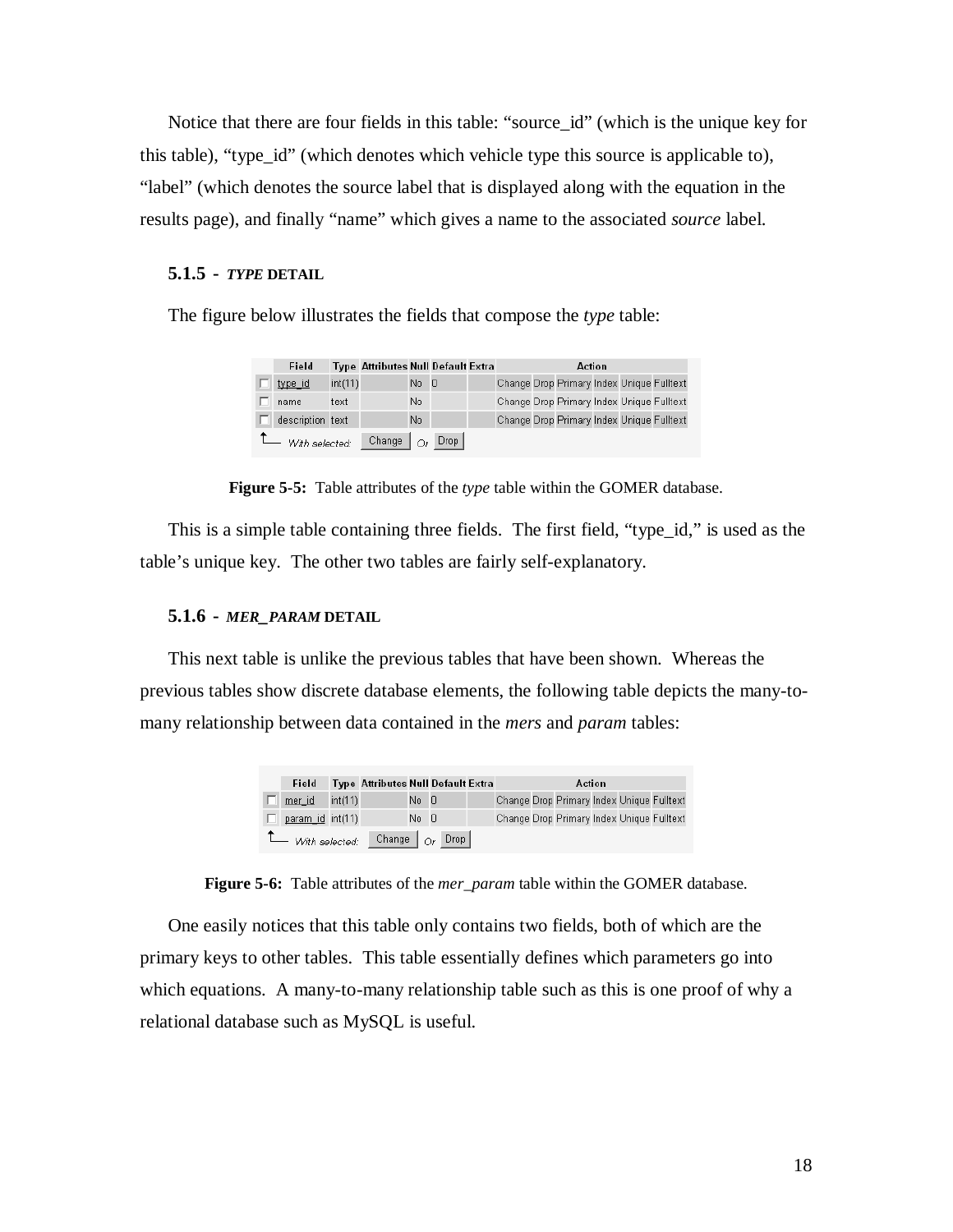#### **5.1.7 -** *REF\_VALUE* **DETAIL**

| Field                 |         | <b>Type Attributes Null Default Extra</b> |      |                |  | Action                                    |  |  |
|-----------------------|---------|-------------------------------------------|------|----------------|--|-------------------------------------------|--|--|
| refvalue_id           | int(11) |                                           | No 0 |                |  | Change Drop Primary Index Unique Fulltext |  |  |
| refvehicle_id int(11) |         |                                           | No.  | - 0            |  | Change Drop Primary Index Unique Fulltext |  |  |
| mer id                | int(11) |                                           | No.  | -0             |  | Change Drop Primary Index Unique Fulltext |  |  |
| param id              | int(11) |                                           | No 0 |                |  | Change Drop Primary Index Unique Fulltext |  |  |
| valeng                | float   |                                           | No.  | $\overline{0}$ |  | Change Drop Primary Index Unique Fulltext |  |  |
| notes                 | text    |                                           | No.  |                |  | Change Drop Primary Index Unique Fulltext |  |  |
| units                 | text    |                                           | No.  |                |  | Change Drop Primary Index Unique Fulltext |  |  |
| - With selected:      |         | Change                                    | Оr   | Drop           |  |                                           |  |  |

The following figure illustrates the table attributes for the *ref\_value* table:

**Figure 5-7:** Table attributes for the *ref\_value* table within the GOMER database.

This is essentially what populates the parameter input fields when the user selects an equation to view in more detail. It is also what is used to evaluate the selected equation. As with most of the other tables, the first field is defined as this particular table's primary key. Notice that the following three fields are the primary keys of other tables, namely the *refvehicle*, *mers*, and *param* tables. Again, we see the many-to-many relationship described in the database relationship schema. The next field, "valeng," contains the parameter values that are displayed in the details page. These are the parameter values associated with the selected reference vehicle geometry and configuration.

#### **5.1.8 -** *REFVEHICLE* **DETAIL**

The last table to be shown in detail is the *refvehicle* table:

| Field                 |         | <b>Type Attributes Null Default Extra</b> |      |      |  | Action |  |                                           |
|-----------------------|---------|-------------------------------------------|------|------|--|--------|--|-------------------------------------------|
| refvehicle id int(11) |         |                                           | No 0 |      |  |        |  | Change Drop Primary Index Unique Fulltext |
| description           | text    |                                           | No.  |      |  |        |  | Change Drop Primary Index Unique Fulltext |
| type id               | int(11) |                                           | No 0 |      |  |        |  | Change Drop Primary Index Unique Fulltext |
| - With selected:      |         | Change                                    | Оr   | Drop |  |        |  |                                           |

**Figure 5-8:** Table attributes for the *refvehicle* table within the GOMER database.

This is a simple table containing three fields. As with the other tables, the first field is the *refvehicle* table's primary key. The "description" field provides a short description each reference vehicle listed in the table, while "type\_id" defines what type of vehicle it is in addition to linking this table to the *type* table.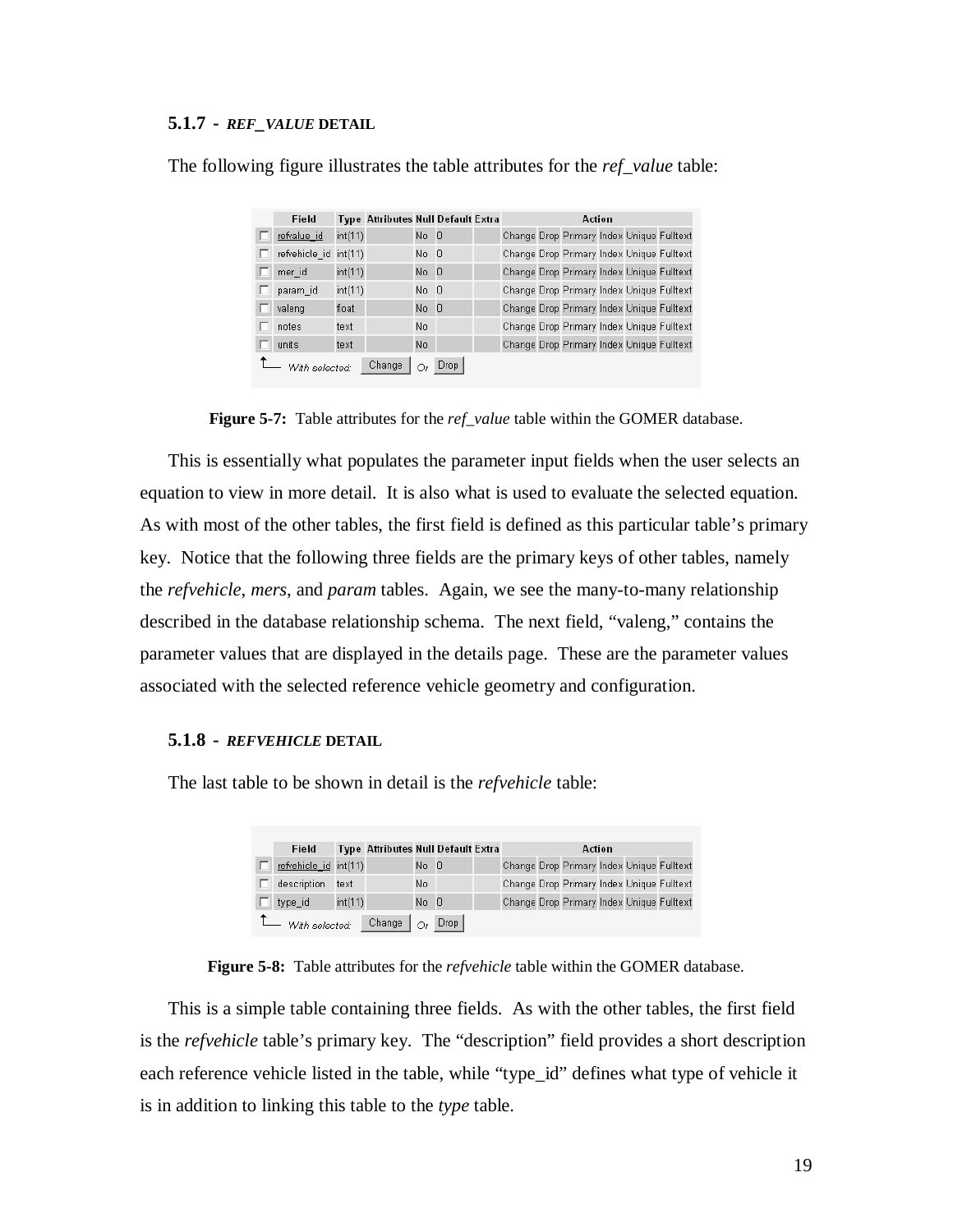# **6.0 - ADDING AN MER TO THE GOMER DATABASE**

This next section will explain how to add an MER to the database. In order to better illustrate this procedure, the following MER will be used as an example (note: this equation already exists in the database):

$$
M_{\text{wing}} = 2375 \left[ \frac{M_{\text{entry}} N_{z} b_{\text{str}} S_{\text{ref}}}{t_{\text{root}} \times 10^{9}} \right]^{0.584}
$$

The GOMER developer should make a note of the following characteristics of this eqation: which weight group it belongs to, what source it comes from, what parameters are associated with the equation, and which vehicle types it is applicable to. In this particular example, the MER shown above is an equation provided by Dr. Ted Talay which gives the wing group weight of a reusable RLV. Using GOMER's terminology, this MER belongs in group 1, is applicable to a vehicle of type 1, and is obtained from source 3. The following subsections describe in detail the rather lengthy and tedious process that should be used when adding an MER to the database.

#### **6.1 - UPDATING THE** *MERS* **TABLE**

Once the MER's characteristics have been defined, the next step is to add the MER to the *mers* table. In this case, since only one MER will be added to the database, it is not necessary to download a .csv dump of the table data, update the .csv file, and then reupload the .csv file containing the new MER using the phpMyAdmin tool. For the addition of one MER, that method is far too involved.

Instead, this example will outline how the user will add to the database using the graphical user interface of the phpMyAdmin tool. To begin, the user would access the tool (http://ssdl20.ae.gatech.edu/merdb/phpMyAdmin) and then proceed to log in with the proper username and password (refer to section 4.2). Once logged in, the user will see the welcome page as shown in Figure 4-1. Using the left sidebar, click on the *mers* link to get to the *mers* table attributes page. Once on that page, clicking on the "Browse" link will bring up the following page: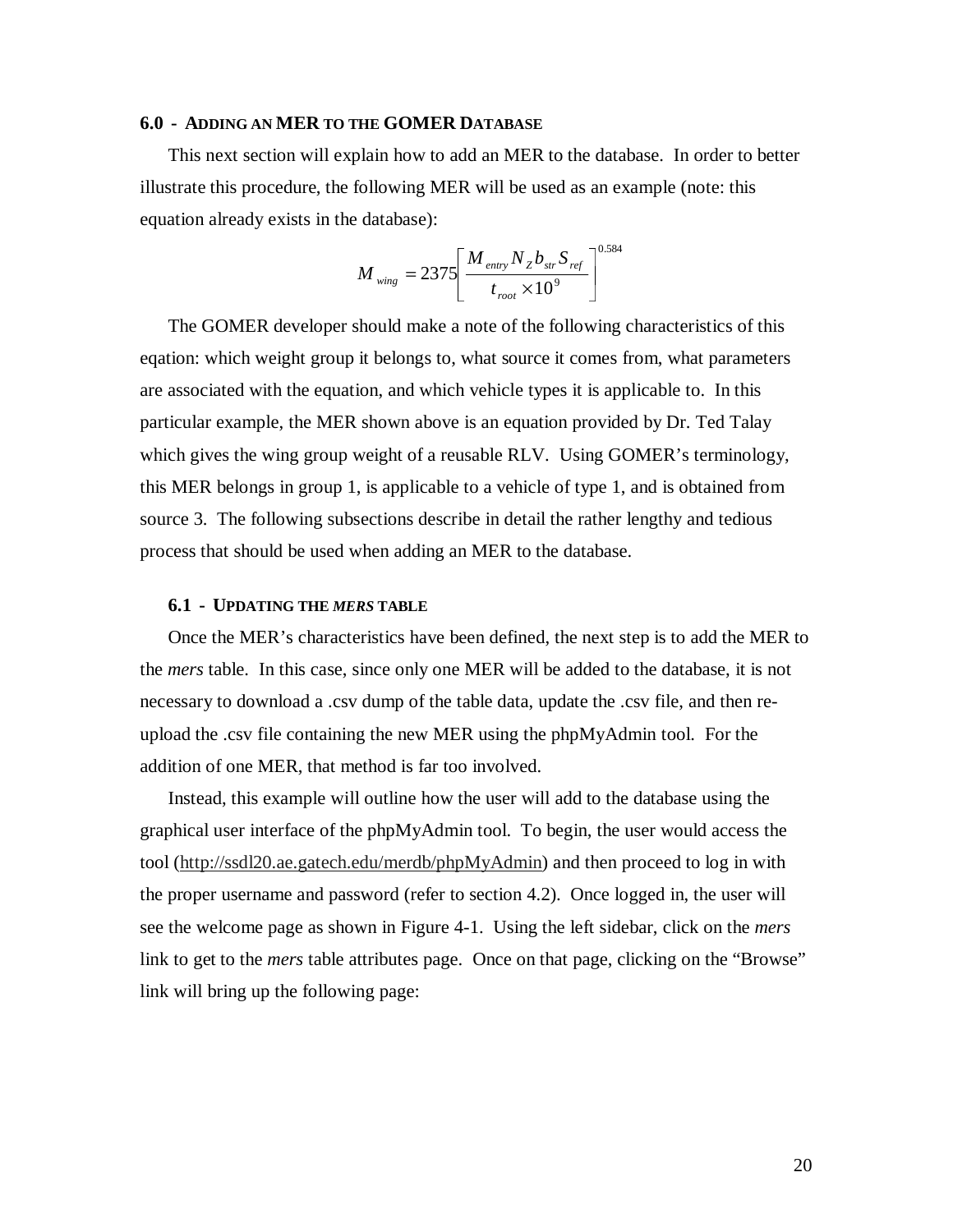| Therdb mers running on localhost - phpMyAdmin 2.2.7-pl1 - Microsoft Internet Explorer                                                 |                             |                          |                         |                                                                     |                                                                            |                                                  |       |                                                                                                                                                                                             |                |               |                                                                        | $-10 \times$                                  |
|---------------------------------------------------------------------------------------------------------------------------------------|-----------------------------|--------------------------|-------------------------|---------------------------------------------------------------------|----------------------------------------------------------------------------|--------------------------------------------------|-------|---------------------------------------------------------------------------------------------------------------------------------------------------------------------------------------------|----------------|---------------|------------------------------------------------------------------------|-----------------------------------------------|
| Edit<br>View<br>File<br>Favorites                                                                                                     | Tools                       | Help                     |                         |                                                                     |                                                                            |                                                  |       |                                                                                                                                                                                             |                |               |                                                                        | 鄘                                             |
| $\bigodot$ Back $\cdot$ $\bigodot$<br>×                                                                                               | $\left  \mathbf{c} \right $ |                          |                         |                                                                     |                                                                            |                                                  |       | Search $\leq$ Favorites $\left\  \cdot \right\ $ Media $\left\langle \cdot \right\rangle \left\  \cdot \right\rangle \rightarrow \left\  \cdot \right\rangle$ $\left\  \cdot \right\rangle$ |                |               |                                                                        |                                               |
| Address   illa http://ssdl20.ae.gatech.edu/merdb/phpMyAdmin/                                                                          |                             |                          |                         |                                                                     |                                                                            |                                                  |       |                                                                                                                                                                                             |                |               | $\overline{ }$                                                         | $\Rightarrow$ Go<br>Links <sup>&gt;&gt;</sup> |
| Google -                                                                                                                              |                             | $\overline{\phantom{a}}$ |                         |                                                                     | 餘 Search Web ▼ 业 Search Site (3)                                           | Blocking popups                                  |       | <b>Pu</b> Options                                                                                                                                                                           |                |               |                                                                        |                                               |
| Home<br>merdb $(13)$<br><b>R</b> blah<br>D. farm<br><b>&amp;</b> final four<br><b>Q</b> group<br><b>A</b> mer param                   |                             | SQL-query: [Edit]        |                         | Showing rows 0 - 29 (311 total)<br>SELECT * FROM 'mers' LIMIT 0, 30 |                                                                            | Database merdb - table mers running on localhost |       |                                                                                                                                                                                             |                |               |                                                                        |                                               |
| <b>Q</b> mers<br><b>Q</b> param<br><b>&amp;</b> phone number<br>De r val old<br>R ref_value<br><b>A</b> refvehicle<br><b>N</b> source |                             |                          | $\frac{1}{30}$<br>Show: |                                                                     | rows starting from 30<br>in   horizontal mode and repeat headers after 100 |                                                  | cells | $>$ $ $ $\gg$                                                                                                                                                                               |                |               |                                                                        |                                               |
| <b>Q</b> type                                                                                                                         |                             | ←⊤→                      |                         |                                                                     |                                                                            | mer id type id group id source id order          |       | description                                                                                                                                                                                 |                | notes options | eval                                                                   | filename                                      |
|                                                                                                                                       |                             | Edit Delete              | 1                       | 1                                                                   | $\mathbf{1}$                                                               | $\overline{1}$                                   |       | Exposed wing mass<br>(includes carry-through)                                                                                                                                               | $\overline{0}$ | 0             | pow(\$list[3]*\$list[2]*<br>$(1/(1 + $list[9]^*(\$list$<br>$[4]/\$$ li | $1.1.1 -$<br>1.jpg                            |
|                                                                                                                                       | Edit                        | Delete                   | $\overline{a}$          | 1                                                                   | $\mathbf{1}$                                                               | $\overline{2}$                                   |       | Exposed wing mass                                                                                                                                                                           | $\theta$       | 0             | 0                                                                      | $1.1.2 -$<br>1.jpg                            |
|                                                                                                                                       |                             | Edit Delete              | 3                       | 1                                                                   | $\mathbf{1}$                                                               | $\overline{2}$                                   |       | 2 Wing carry-through<br>mass                                                                                                                                                                | $\Omega$       | $\Box$        | $\overline{0}$                                                         | $1.1.2 -$<br>2.jpg                            |
|                                                                                                                                       | Fidit                       | Delete                   | $\overline{4}$          | 1                                                                   | $\mathbf{1}$                                                               | 3                                                |       | 1 Wing mass                                                                                                                                                                                 | $\theta$       | $\Omega$      | 2375 * pow(((\$list[1]<br>*\$list[2]*\$list[0]*\$list<br>$[3]$ )/      | $1.1.3-$<br>$1$ . jpg                         |
|                                                                                                                                       |                             | Edit Delete              | 5                       | $\mathbf{1}$                                                        | $\mathbf{1}$                                                               | $\overline{4}$                                   |       | Exposed wing mass<br>(includes carry-through)                                                                                                                                               | $\mathbf 0$    | 0             | \$list[1]*\$list[0]                                                    | $1.1.4-$<br>1.jpg                             |
|                                                                                                                                       | Edit                        | Delete                   | 6                       | 1                                                                   | $\mathbf{1}$                                                               | $\overline{4}$                                   | 2.    | Elevon mass (including<br>hardware)                                                                                                                                                         | $\overline{0}$ | $\mathbf 0$   | \$list[1]*\$list[0]                                                    | 1.1.4<br>2.jpg                                |
|                                                                                                                                       |                             | Frit Doloto              | $\overline{7}$          | $\mathbf{1}$                                                        | $\mathbf{1}$                                                               | 5                                                |       | Elevon mass for lifting                                                                                                                                                                     | $\Omega$       | 0             | 9.4*(0.14*\$list[0])                                                   | $1.1.5 -$<br>$\mathbf{F}$                     |
| 画                                                                                                                                     |                             |                          |                         |                                                                     |                                                                            |                                                  |       |                                                                                                                                                                                             |                |               | <b>D</b> Internet                                                      |                                               |

**Figure 6-1:** Browsing through the data contained in the *mers* table.

Notice that the *mers* table is already filled with entries. Towards the upper left portion of the figure is a small table stating that there are 311 total rows in this table. This is important to note, as that means that there are 311 different MERs in this table, all with their own unique mer\_id's (section 5.1.1). One must take care to ensure that when adding MERs, each new MER added has its own separate and unique mer\_id. (Remember that the equation used in the example already exists in the database: it is the MER located in row 4 of this table. For the purposes of this example, a duplicate of this MER will be added and assigned to a different mer\_id).

The next step is to click on the ">>" button—doing so will lead the user to a page showing the last few rows of the table. Doing so will do two things: 1) ensure the user that there are indeed 311 (or however many) rows in the table, and 2) ensure that the user will use a unique mer\_id for the new table entry. Scrolling down to the bottom of the page will reveal the "Insert new row" link. Clicking on this link will bring up the page shown in the following figure.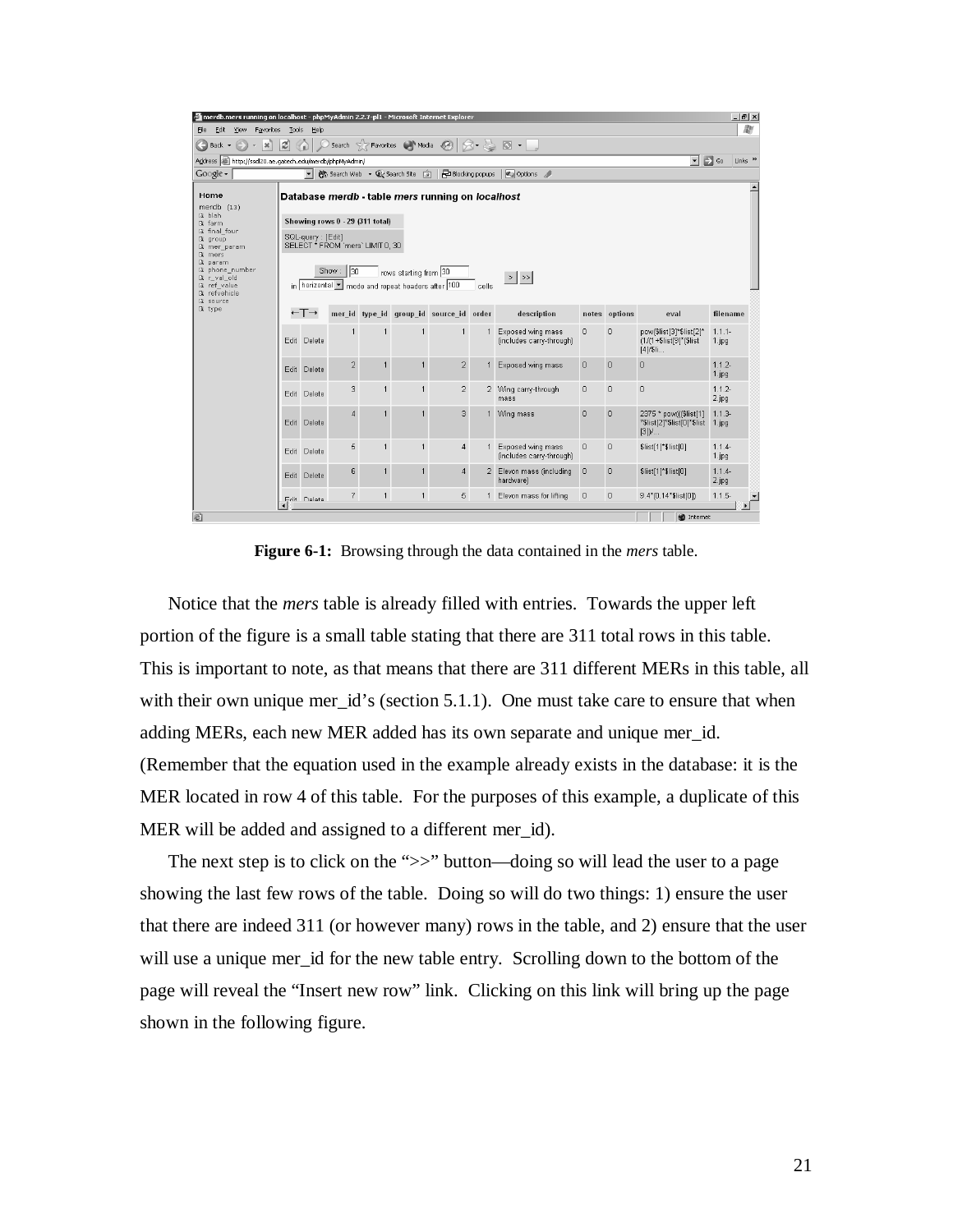

**Figure 6-2:** The myPhpAdmin form used to insert data into a new row of the *mers* table.

Adding the necessary information is then as easy as typing them in to the appropriate fields. For instance, the unique mer\_id for this MER will be given as 312. The type, group, and source id's which have been previously identified for this MER will also be appropriately filled in. Next, a brief description of the MER, as well as any notes and options can be provided. The user should keep in mind that the keywords given to the *browsesearch.php* search script will be matched against the text provided in these fields. The "filename" field should be filled with the appropriate filename for the equation image, as described in section 5.1.1. At this point, all the fields except "eval" should be filled. This last field should be left empty for now—it will be revisited later. Clicking on the "Go" button will then add the data to the table and return the user to the table attributes page.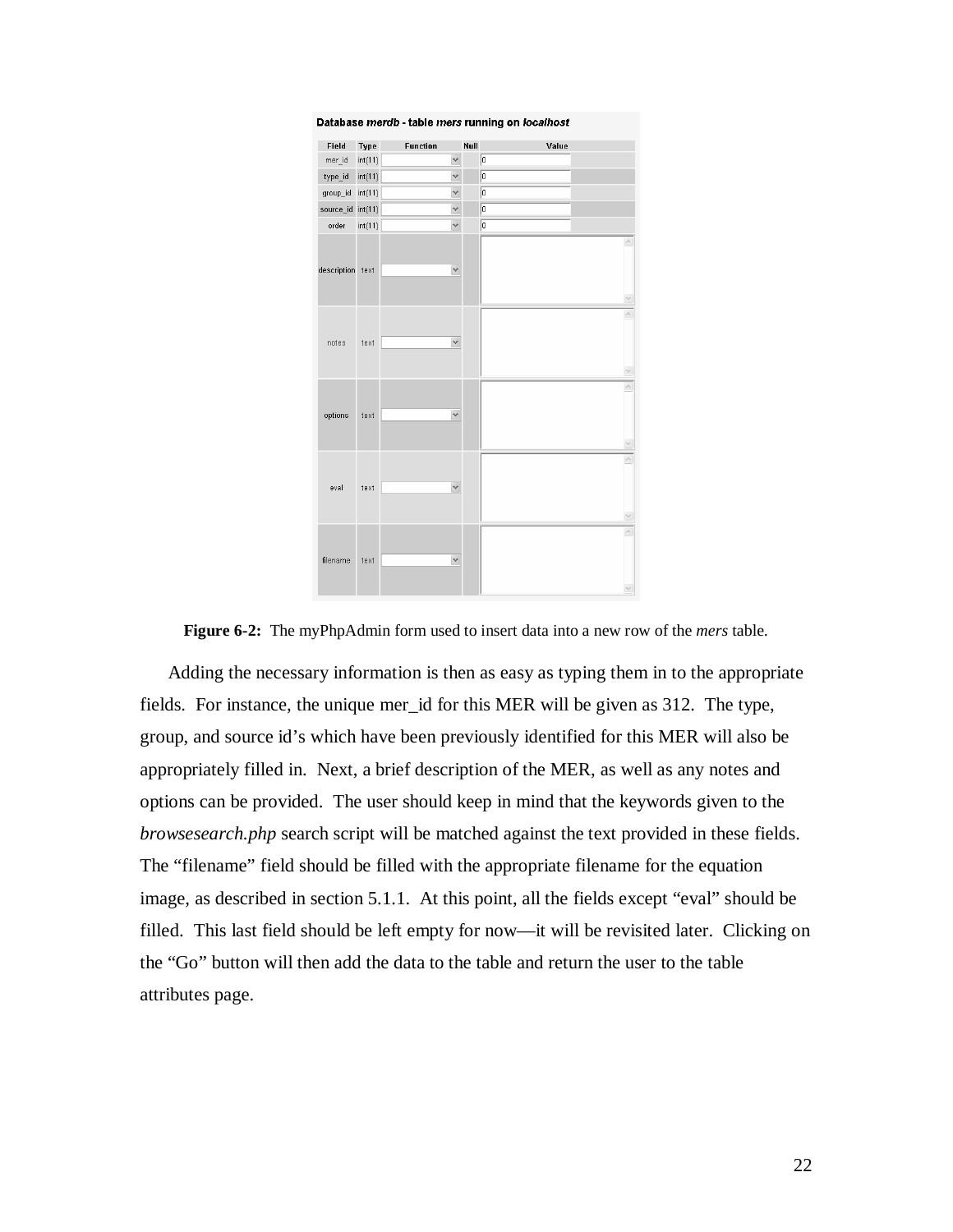#### **6.2 - UPDATING THE** *MER\_PARAM* **TABLE**

Now that the MER has been added to the database, the next step is to link the equation with the associated parameters. This is accomplished by updating the *mer*\_*param* table. As described before, this table identifies which parameters are associated with which MERs. For the specific example at hand, the objective is to ensure that the following parameters are linked with this equation:  $b_{str}$ ,  $M_{entry}$ ,  $N_z$ ,  $S_{ref}$ , and  $t_{root}$ . By virtue of convenience, it so happens that these parameters already exist in the *param* table—if this were not the case, then the obvious step is to add the data and other related information to the *param* table, making sure to stick to the convention described in section 5.1.3. With a quick look at the *param* table, one can see that the parameters listed above have the associated param\_id's of 7, 15, 18, 26, and 28 for  $b_{str}$ ,  $M_{entry}$ ,  $N_z$ ,  $S_{ref}$ , and *troot*, respectively. Again, the convention to follow is that when adding new data, it must be added to the end of the table. Clicking on the ">>" button will send the user to the last set of data in that table, and then clicking on the "Insert new row" link will ensure that the new information will be appended to the end.

Adding a new row of data to this table is far simpler as there are only two fields to worry about (refer to section 5.1.6 for more detail). For this example, five new rows will be added to the table as there are five parameters in the equation. The new data is then added as follows: for the "mer id" field in the first row—"312" as this identifies the given example equation, and for the "param\_id" field—"7" as this identifies the first parameter listed above, *bstr*. This data is saved to the table by clicking the "Go" button. However, since there will be multiple entries added to this table, it is recommended that the user select the "Insert another new row" radio button before clicking the "Go" button. This option will save the current data to the table and then return the user to the "Insert new row" page (as opposed to sending the user back to the table attributes page). The data entry process continues until all the parameters have been entered into the table. As a final remark, it should be mentioned that the order in which the parameters are entered into this table should be noted, as this will come into play later.

23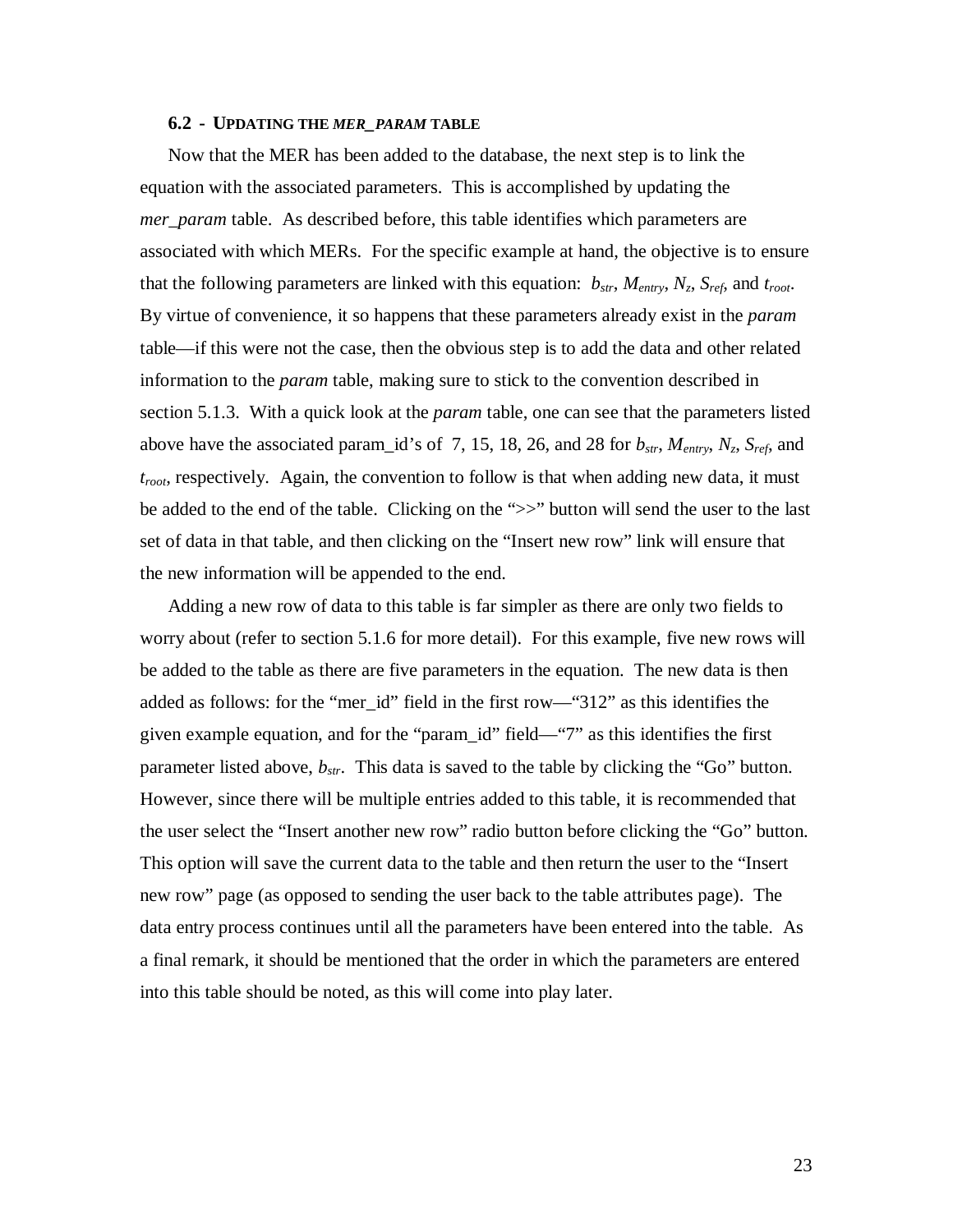# **6.3 - UPDATING THE** *REF\_VALUE* **TABLE**

The next table to which data must be added is the *ref\_value* table (refer to section 5.1.7 for more details on this table). As before, click on the ">>" button to get to the last set of rows, and then click on the "Insert new row" link to get to the right page. Adding data to this table is somewhat similar to adding data to the *mer\_param* table in that multiple rows of data will be added. However, some care must be exercised when entering data into the fields. This is best illustrated by looking at the figure below:



Database merdb - table ref\_value running on localhost



Apart from the "mer\_id" and "param\_id" fields (which are pretty self-explanatory, and follow the same reasoning as described in the preceding section), the two most important fields in this table are the "refvehicle\_id" and "valeng" fields. Of course, last but certainly not least, make sure that there is a unique refvalue id associated with each new row of data.

As described in section 5.1.7, the data in this table is used by GOMER to populate the parameter fields when a user chooses to view an equation in more detail (see the figure below).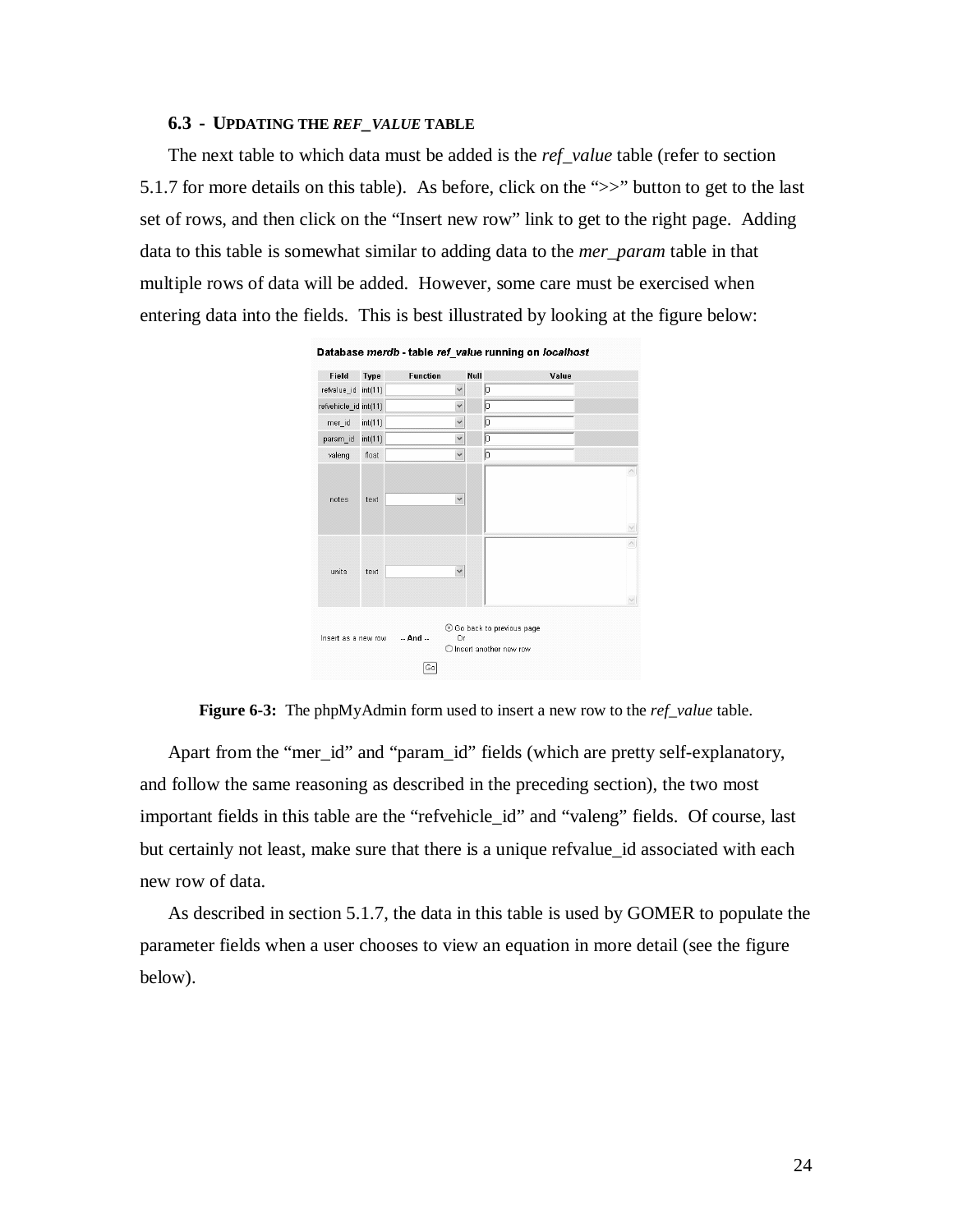|               | - Georgia Tech Online Mass Estimation Resource                                                                                                                                                                                                                                                                                         |
|---------------|----------------------------------------------------------------------------------------------------------------------------------------------------------------------------------------------------------------------------------------------------------------------------------------------------------------------------------------|
|               | <b>Equation Details</b>                                                                                                                                                                                                                                                                                                                |
| input fields. | Listed below are the parameters associated with this MER. By default, the fields are populated with Shuttle configuration numbers. Notice that the values in these<br>parameter fields can be changed. Clicking on the Evaluate button below the parameter list will evaluate the specific MER shown using the numbers provided in the |
|               | $M_{\text{wing}} = 2375 \left[ \frac{M_{\text{entry}} N_z b_{\text{str}} S_{\text{ref}}}{t_{\text{root}} \times 10^9} \right]^{0.584}$                                                                                                                                                                                                 |
| 94.63         | $b_{str}$ – Wing structural span along the half chord line (picture)                                                                                                                                                                                                                                                                   |
| 238214        | $M_{\text{entry}}$ – Entry mass of vehicle                                                                                                                                                                                                                                                                                             |
| 3.75          | $N_z$ – Ultimate load factor = 1.5*2.5 (factor of safety * limit load)                                                                                                                                                                                                                                                                 |
| 2690          | $S_{ref}$ – Theoretical wing planform area                                                                                                                                                                                                                                                                                             |
| 4.77          | $t_{root}$ – Wing thickness at root                                                                                                                                                                                                                                                                                                    |
|               | Evaluate MER                                                                                                                                                                                                                                                                                                                           |
|               | Repopulate fields<br>Or change reference vehicle: Shuttle (STS)                                                                                                                                                                                                                                                                        |
|               |                                                                                                                                                                                                                                                                                                                                        |

**Figure 6-4:** Screenshot of GOMER's details window for the example equation used in this section.

The next part is a fairly tricky aspect of the GOMER tool. Observe that in the page shown above, a user has the option to evaluate the given equation using the values listed in the parameter fields; in effect allowing the user to see the result that the MER would provide. The values that are placed by default in the parameter fields are the result of a query performed on the *ref\_value* table. *By default*, the user will see the page above with the parameter fields populated with Shuttle numbers (i.e. – parameter values defining the Shuttle configuration) obtained from the data located in the "valeng" fields in the *ref\_value* table.

As such, the tricky part here is to identify that these values are associated with the Shuttle; this is accomplished by entering a value of "1" in the "refvehicle\_id" field of this table. If the developer wishes to add values associated with another reference vehicle, then the appropriate refvehicle\_id would be used in place of "1" (i.e. – for the Vega RLV, a value of "2" would be used). The "valeng" field should then contain the appropriate parameter value (in English units).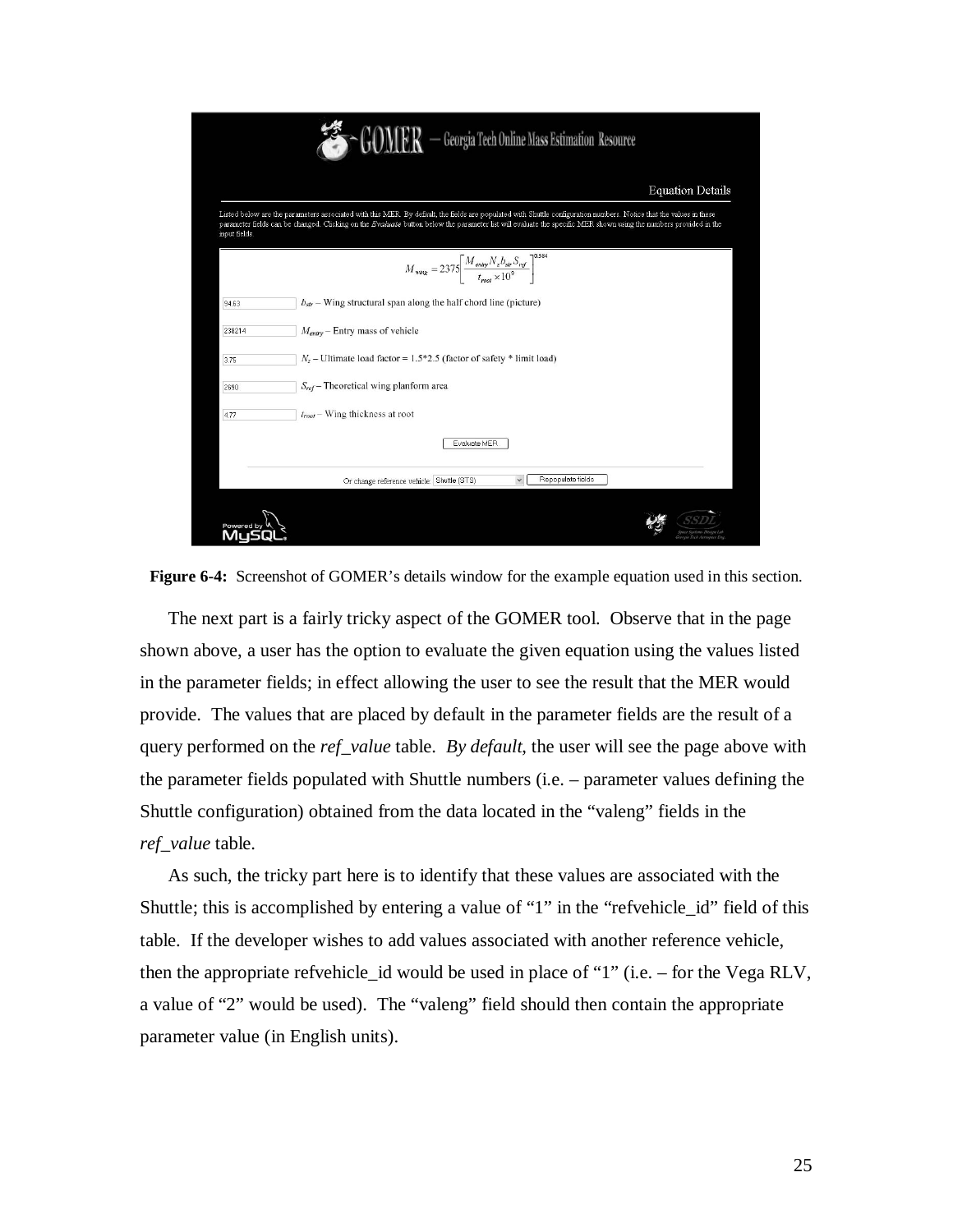#### **6.4 - REVISITING THE** *MERS* **TABLE**

The final step is to add the "actual" equation to the *mers* table so that it may be evaluated when a GOMER user clicks on the "Evaluate" button shown in Fig. 6-4. Going back to the *mers* table attributes page, click on the ">>" button to get to the last row (which was just recently inserted), then click on the "Edit" link. This step fills in the "eval" field that was left blank earlier in section 6.1.

Recall the recommendation that the order of the parameters as entered in the *mer\_param* table be noted. This plays a key role as this is the order at which the parameters will be displayed in the details window (Fig. 6-4). Thus, in order to evaluate the equation, it must be ensured that the MER matches the "actual" equation that is evaluated by GOMER. Therefore, the following should be entered in the "eval" field, which really does match up with the example equation given earlier in section 6.0:

#### 2375\*pow(((\$list[1]\*\$list[2]\*\$list[0]\*\$list[3])/(\$list[4]\*pow(10,9))),0.584)

Notice that the parameters were replaced with  $\frac{1}{s}$  list[x], where x denotes a number. With the way that the GOMER evaluate script is written, each value for each parameter is entered into an array labeled \$list. PHP, by default, starts the index for each array at 0, and so therefore for this equation which has 5 parameters, the index runs from 0 to 4. Again, the parameter order matters, so  $b_{str}$  is equivalent to \$list[0],  $M_{entry}$  is equivalent to \$list[1], so on and so forth. This is one of the rather time-consuming portions of the process, as it should be made sure that no errors have been made and that the proper syntax is used. (For help on mathematical functions used in PHP, please refer to the PHP homepage, or to any of the references listed at the end of this report).

Completion of this step finishes the process and adds the MER to the database.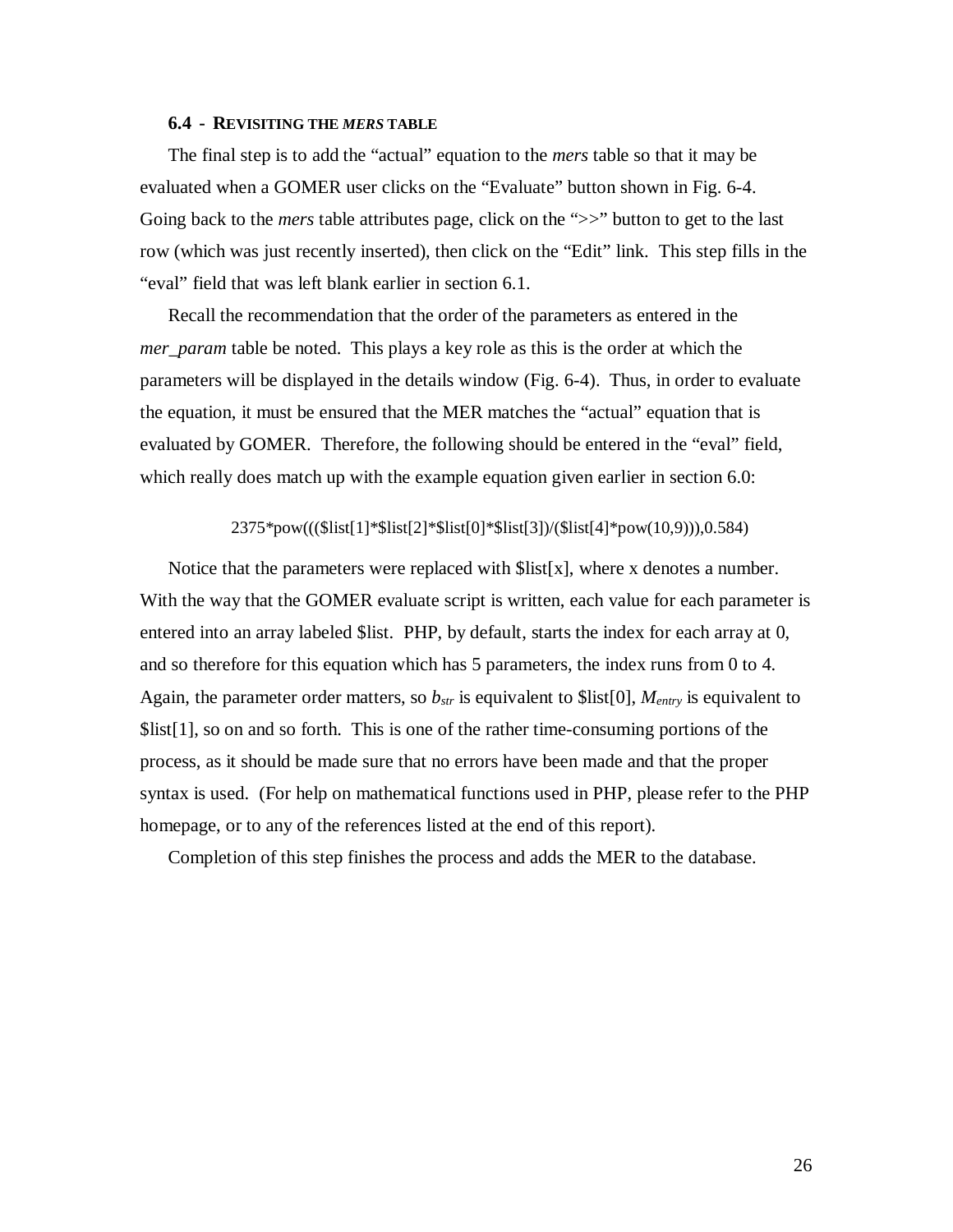#### **7.0 - MAINTENANCE AND UPGRADES**

In closing, a few words should be spent on the process of maintaining and future upgrading of GOMER's database. Only routine checking is needed to make sure that the MySQL server is up and running. During the installation of the MySQL package, an application was installed and set up such that MySQL would automatically start up if the server were to ever reboot. If that application somehow fails to restart the MySQL server, a simple command in the OS X shell command line is all that is needed to get the server up and running.

As far as submissions of new MERs to be included in the database, all that needs to be done is to append the appropriate information into each of the tables described in the preceding sections. Updating the data in each of the tables contained within is as simple as downloading the table data into a .csv file, editing the file, and re-uploading the file to the table using phpMyAdmin.

Lastly, to address concerns about updating the MySQL software: upgrading to a new version should not destroy any functionality that is served by GOMER. This is because no real "exotic" commands were used to create GOMER, and as such the features provided by GOMER should be preserved. Additionally, as with any questions or concerns regarding MySQL or PHP, a quick visit and search through their online documentation should provide the needed answers.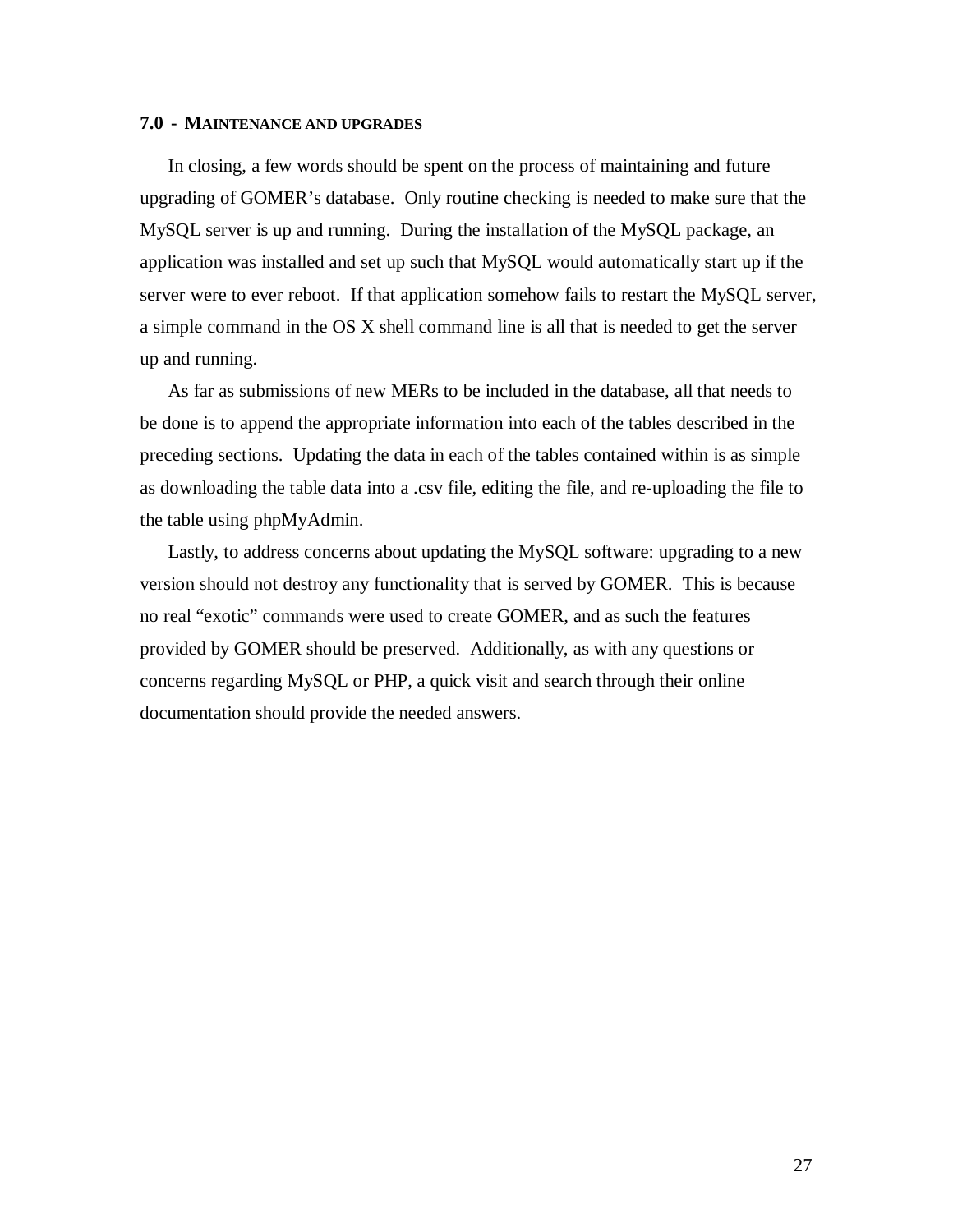# **8.0 - APPENDIX**

#### **8.1 -** *KEYSEARCH.PHP* **SOURCE CODE**

The following is the PHP source code used to perform the keyword search method. Using the first form in the search page, it takes in two arguments: the search terms (as a string), and the search location.

```
<?php 
… 
       // Run SQL query: search param.varname and output 
relevant eqns 
       $query = "select m.group_id, 
                    m.source_id, 
                    m.description, 
                    m.mer_id, 
                    m.filename, 
                    s.label 
              from mers m, param p, mer param mp, source s
              where m. mer id = mp.mer id
               and p.param_id = mp.param_id 
              and m.source id = s.source id
               and match($search) against ('$description') 
              group by m.mer id, m.group id, m.source id";
// Open connection to DBMS 
if (!($connection = @ mysql_connect("localhost", "merdb", 
"merdb"))) 
       die("Could not connect to the database!"); 
if (!(mysql select db("merdb", $connection)))
      showerror();
// Run the query above 
if(!($result = @mysql_query($query, $connection))) 
      showerror();
// Find out how many rows in the result 
$rowsfound = @mysql_num_rows($result); 
// Check for data 
if($rowsfound != 0) 
{ 
echo "\n<font color=\"white\">".
      $rowsfound . 
      " records were found matching your query.</font><br><br>"; 
// Create the output table 
echo "\n<table border=\"0\" align=\"center\" width=\"100%\">"; 
// Process the output data
```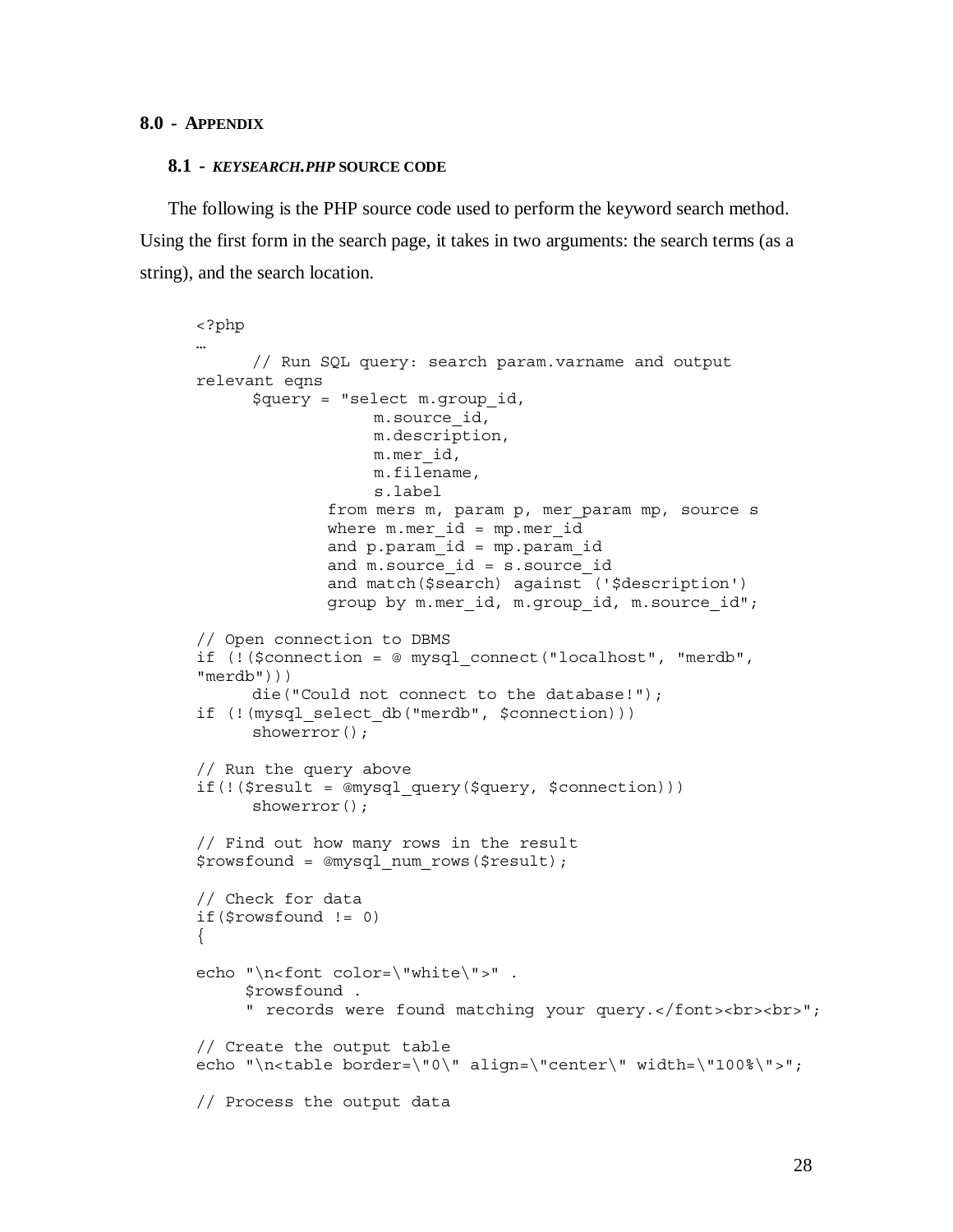```
while (\text{row} = \text{@ myself fetch array}(\text{Stesult}))\{ // Print heading 
       echo "\n<tr>\n\t<td bgcolor=\"gray\">" . 
            "<b><font color=\"white\">".
             $row["description"] . " - " . 
             "Group" . " " . 
             $row["group_id"] . ", " . 
             "Source" . " " . 
             $row["label"] . 
            "</font></b></td>\n</tr>";
       // Link to parameter listing 
       $eqn = $row["mer_id"]; 
       $name = $row["filename"]; 
      echo "\n<tr>\n\t<td bgcolor=\"silver\">" .
            "<b><font color=\"blue\">".
             "<a href=\"paramlist.php?m_id=$eqn&img=$name\" " . 
             "style=\"text-decoration:none\" target=\"new\">" . 
             "View Details</a>" . 
            "</font></b></td>\n</tr>";
       // Show the equation image 
      echo "\n<tr>\n\t<td bgcolor=\"white\">" .
            "<img src = \text{``eqns''}. $row["filename"] . 
            "\wedge" > " .
            "</td>\n</tr>";
       // Blank rows for formatting 
      echo "\n<tr>\n\t<td><br></td>\n</tr>";
} 
echo "\n\frac{\text{table}}{\n}";
\} // End if rowsfound!= 0
else 
{ 
      echo "<br/>sho results found matching your criteria.\n \n \begin{bmatrix}\n n \\ n \n \end{bmatrix};
} 
// Create link back to search page 
echo "<br>>br><a href=\"search.html\" " .
      "style=\"text-decoration:none\">" . 
      "Back to search</a> <br>";
if(!(mysql_close($connection))) 
      showerror();
… 
?>
```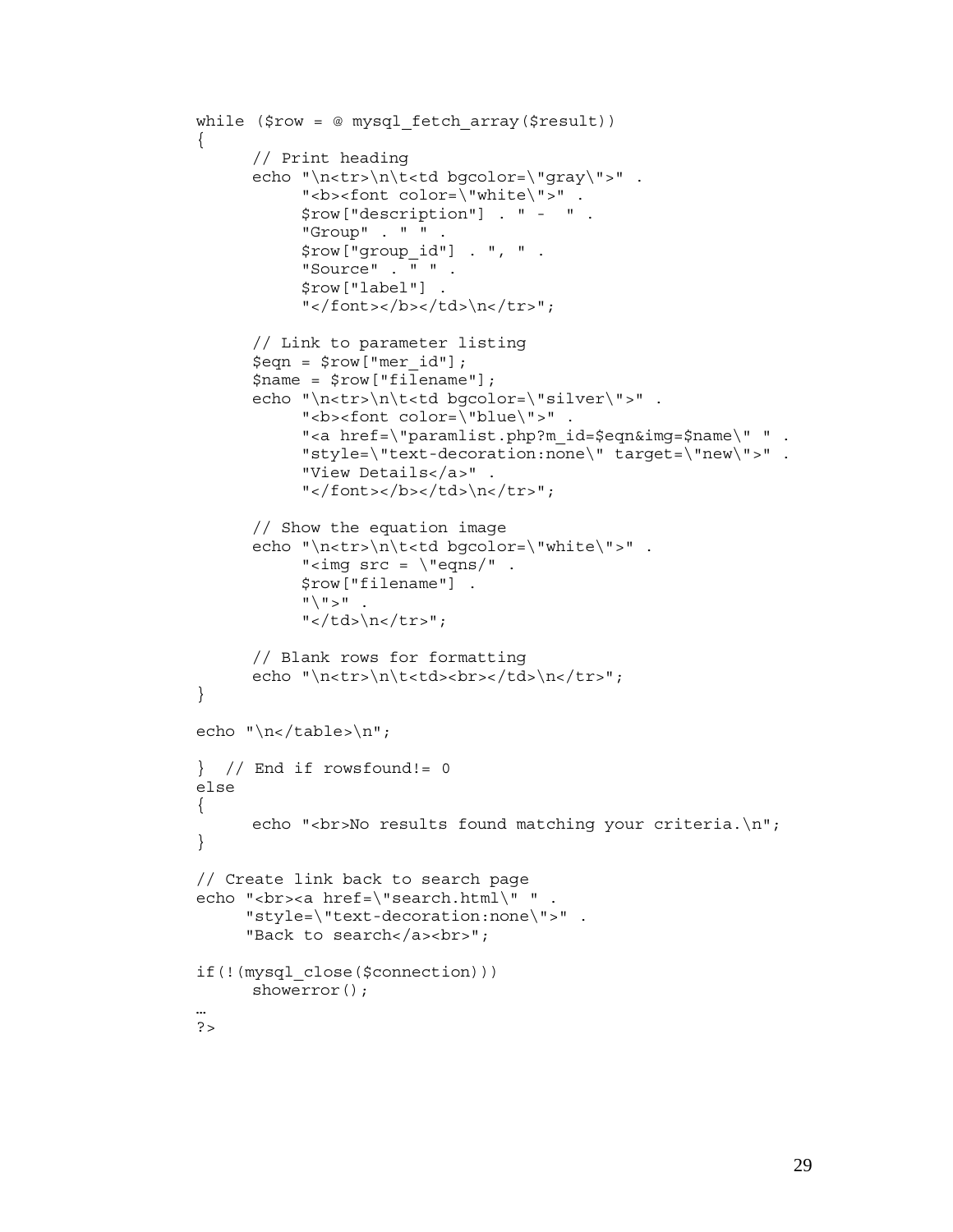#### **8.2 -** *BROWSESEARCH.PHP* **SOURCE CODE**

The following is the PHP source code used to perform the browse search method. Using the second form in the first page, it takes in three arguments: the vehicle *type*, the weight *group*, and the reference *source* in which to conduct the search query.

```
<?php 
… 
       // Run SQL query: search param.varname and output 
relevant eqns 
       $query = "select m.group_id, 
                    m.source_id, 
                    m.description, 
                    m.mer_id, 
                    m.filename, 
                    s.label 
             from mers m, param p, mer_param mp, source s 
            where m.mer id = mp.mer id and p.param_id = mp.param_id 
            and m.source id = s.source id";
       if ($browsetype != "All") 
             $query .= " and m.type_id = $browsetype"; 
       if ($browsegroup != "All") 
             $query .= " and m.group_id = $browsegroup"; 
       if ($browsesource != "All") 
            \text{Squery} := " and m.\text{source} id = \text{Sbrowser};
       $query .= " group by m.mer_id, m.group_id, m.source_id"; 
// Open connection to DBMS 
if (!($connection = @ mysql_connect("localhost", "merdb", 
"merdb"))) 
       die("Could not connect to the database!"); 
if (!(mysql select db("merdb", $connection)))
      showerror();
// Run the query above 
if(!($result = @mysql_query($query, $connection))) 
      showerror();
// Find out how many rows in the result 
$rowsfound = @ mysql_num_rows($result); 
// Check for data 
if($rowsfound != 0) 
{ 
echo "\n<font color=\"white\">".
      $rowsfound . 
      " records were found matching your query.</font><br><br>";
```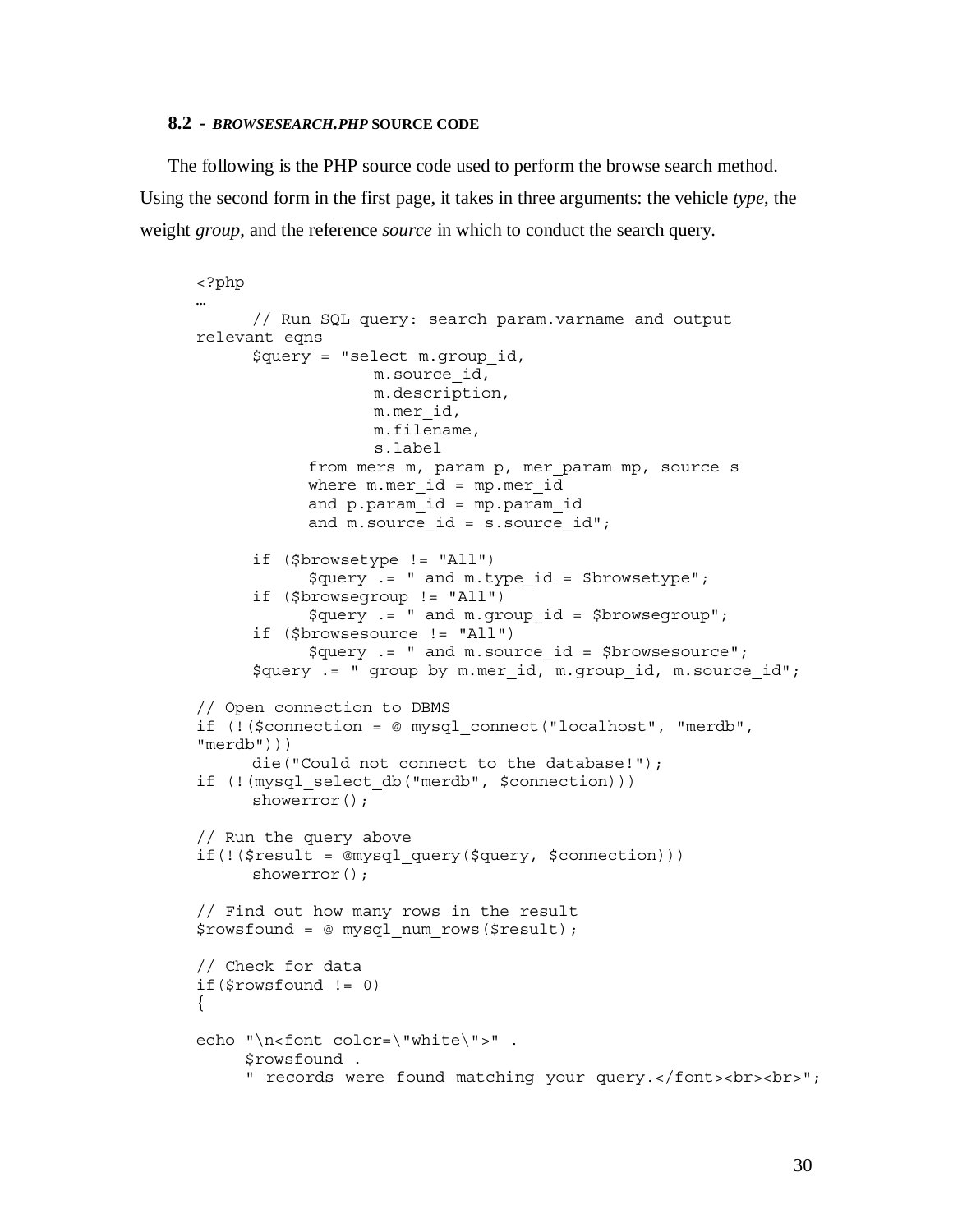```
// Create the output table 
echo "\n<table border=\"0\" align=\"center\" width=\"100%\">"; 
// Process the output data 
while (\text{row} = \text{@ myself fetch array}(\text{Sresult})){ 
       // Print heading 
       echo "\n<tr>\n\t<td bgcolor=\"gray\">" . 
            "<b><font color=\"white\">".
             $row["description"] . " - " . 
             "Group" . " " . 
             $row["group_id"] . ", " . 
             "Source" . " " . 
             $row["label"] . 
            "</font></b></td>\n</tr>";
       // Link to parameter listing 
       $eqn = $row["mer_id"]; 
      $name = $row['filename"];
       echo "\n<tr>\n\t<td bgcolor=\"silver\">" . 
            "<b><font color=\"blue\">".
            "<a href=\"paramlist.php?m id=$eqn&img=$name\" " .
             "style=\"text-decoration:none\" target=\"new\">" . 
             "View Details</a>" . 
            "</font></b></td>\n</tr>";
       // Show the equation image 
      echo "\n<tr>\n\t<td bgcolor=\"white\">".
            "<img src = \text{``eqns''}. $row["filename"] . 
            "'' \vee" " \vee" .
            "</td>\n</tr>";
       // Blank rows for formatting 
      echo "\n<tr>\n\t<td><br></td>\n</tr>";
} 
echo "\n\frac{\text{table}}{\n}";
} // End if rowsfound!= 0
else 
{ 
      echo "<br/>kor>No results found matching your criteria.\n";
} 
// Create link back to search page 
echo "<br><a href=\"search.html\" "
      "style=\"text-decoration:none\">" . 
     "Back to search</a> <br>";
if(!(mysql_close($connection))) 
      showerror();
… 
?>
```